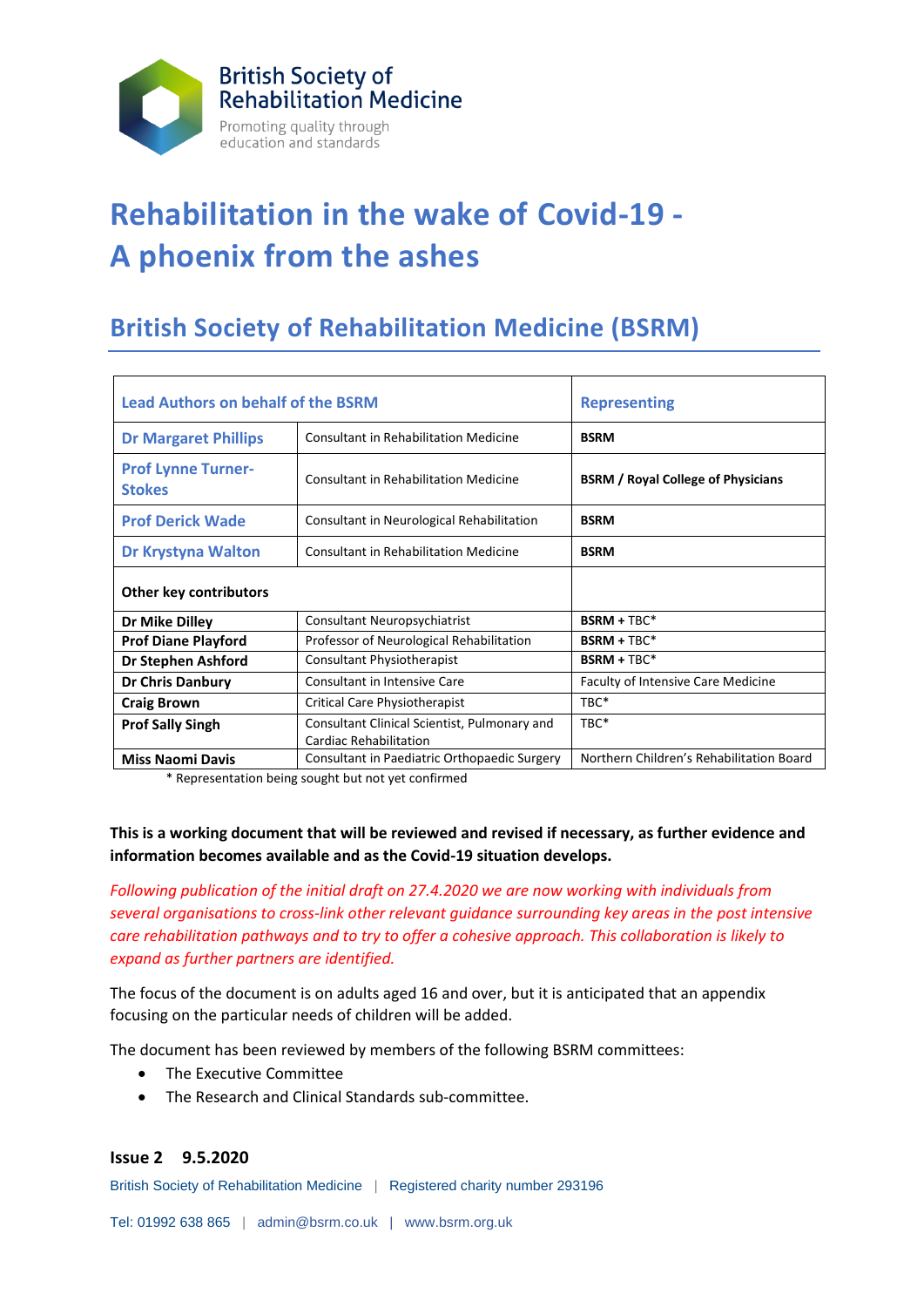# **Executive Summary**

Rehabilitation forms a critical component of the acute care pathway, helping to relieve pressure on the acute and frontline services. It is shown to be both effective and cost-effective, whether through improving independence and societal reintegration; or managing the impacts of long-term disability including neuro-palliative care.

The Covid-19 pandemic has already led to a marked increase in the burden of disease and disability and will continue to do so. It has produced many new challenges:

- A diminished workforce due to sickness, shielding and redeployment to frontline services.
- The many impacts of social distancing including
	- o socio-economic and psychosocial effects
	- o isolation of patients from their families
	- $\circ$  restrictions on interventions that involve hands-on treatment, group interventions or aerosol generating procedures.
- An as yet unquantifiable additional case-load of patients with post-Covid disability presenting with a wide range of problems due to cardio-pulmonary, musculoskeletal, neurological and psychological/psychiatric complications of the disease, compounded in many cases by deconditioning from prolonged stays in ITU.

As NHS services re-boot in the wake of the pandemic, there is an important opportunity to work collaboratively to rebuild services on a better, more co-operative model – a phoenix from the ashes.

This document sets out the BSRM's recommendations for rehabilitation services for adults aged 16 years and over in the wake of the Covid-19 pandemic - in particular, the role of specialist rehabilitation to support patients with more complex rehabilitation needs.

**The guidance is not just for patients who have had Covid-19, but for all patients leaving intensive and acute care after severe illness.**

#### **The rehabilitation pathway and coordinated networks**

Given the diversity of presentation and rehabilitation needs, different patients require different types of services. Moreover, the same patient will require different services at different stages in their recovery.

**Key elements** of the model are illustrated in Figure 1, but can be summarised as follows:

#### *Recovery pathways*

- Rehabilitation should start as early as possible, ideally while the patient is still in intensive care.
- On step-down from intensive care, a rapid access acute rehabilitation programme can provide very early intervention and the opportunity for further triage into post-acute pathways in the network.
- The majority of patients are on a fairly fast recovery track. Their needs may be met by the local (Level 3) rehabilitation services, but these require significant expansion to enable patients to access them in a timely manner.
- A small number of patients will have more complex rehabilitation needs or a slower trajectory towards recovery. These may require specialist rehabilitation in a Level 1 or 2 service, often for longer periods. Hyper-acute specialist rehabilitation units provide rehabilitation for patients who continue to be medically unstable with input from all the relevant medical and surgical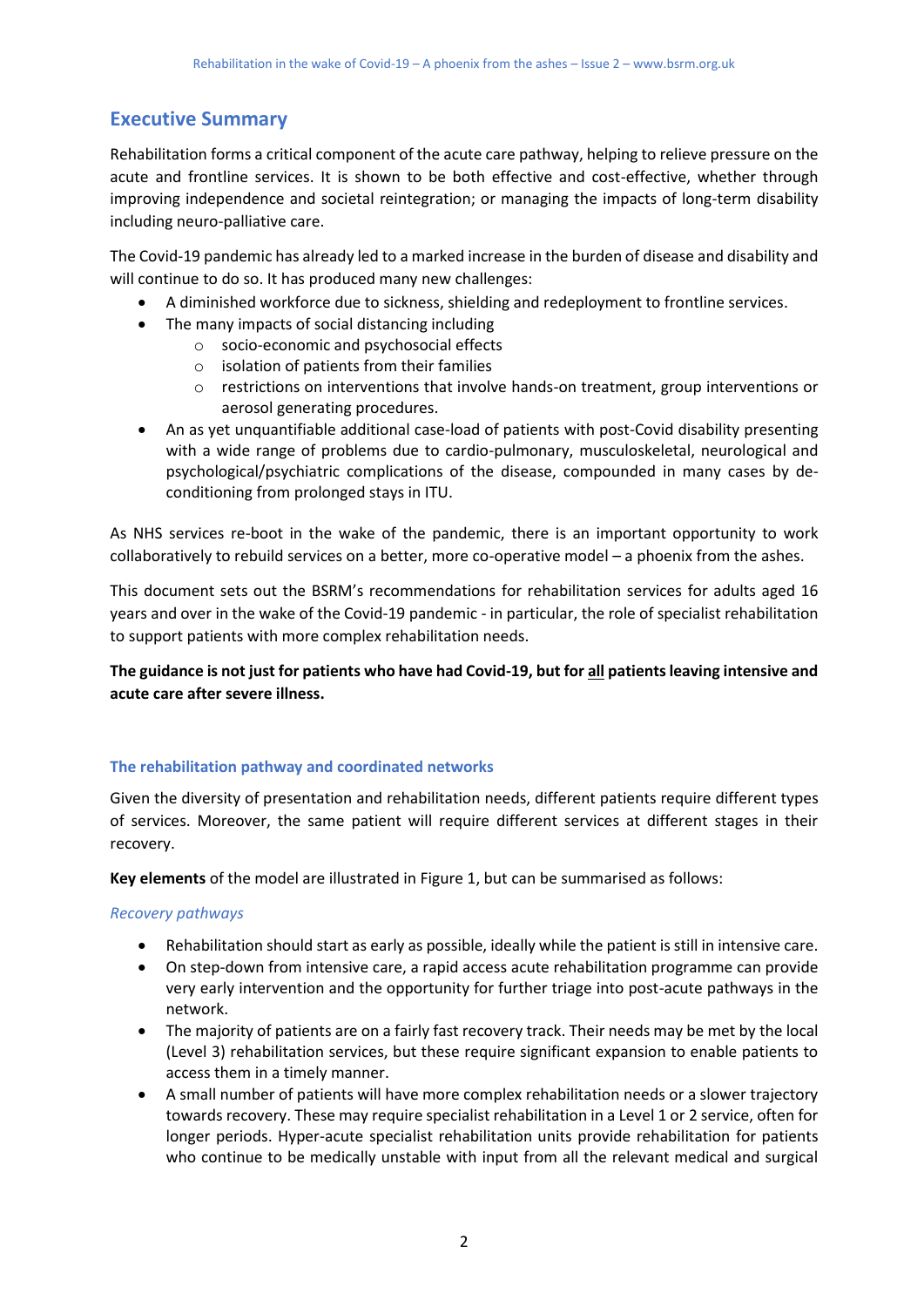specialties. There are currently 75 specialist rehabilitation units in England catering for around 2500 admissions per year.

#### *Infection control*

- Some post-Covid patients will still be shedding virus as they enter rehabilitation, especially in the early stages, so both Covid positive and Covid negative services are required.
- Rehabilitation typically involves close face-to-face care, so staff should have access to all the necessary Personal Protective Equipment (PPE) to manage this safely.

#### *Rehabilitation Assessment and Prescription*

- The Rehabilitation Prescription (RP) is used to record rehabilitation needs and make recommendations for how these should be met as patients leave the acute wards.
- Consultants in Rehabilitation Medicine (RM) have particular skills in the diagnosis, management and prognostication of complex disability regardless of its cause. They provide inreach to acute services to assist with RPs and to help identify patients with complex needs and direct them down the appropriate pathway.

#### *Specialist Rehabilitation Services*

• In specialist rehabilitation services, patients with complex rehabilitation needs (of any aetiology) have access to a range of specialist skills, facilities and equipment. Rehabilitation is delivered by a coordinated multidisciplinary team of rehabilitation professionals led by a consultant in RM.

#### *Community re-integration and rehabilitation*

- As soon as they are fit to leave hospital, patients require access to supported discharge to enable them to get home, followed by community reintegration programmes once able to engage, to support them back to work and other activities.
- Some will require on-going specialist rehabilitation or generalist outpatient rehabilitation services in the community.
- This may also apply to patients who never get admitted to hospital, but who still have on-going needs for rehabilitation support 1-2 months after recovering from Covid, or Covid-like symptoms.

#### *Integrated care planning for those with long term needs*

- With the above interventions, the majority of patients will make a good recovery, but a small number will have long-term disability requiring on-going support. For these patients, multiagency care is essential including joined up health and social care in the community, working in association with input from third sector independent and charitable organisations as appropriate.
- Patients with life-long complex disability may require specialist nursing home care with input from and surveillance from the specialist outreach rehabilitation teams for the rest of their lives.
- Best interests decision-making may be required to determine their likely wishes for continued life sustaining treatment and, where appropriate, neuro-palliative and end-of-life care.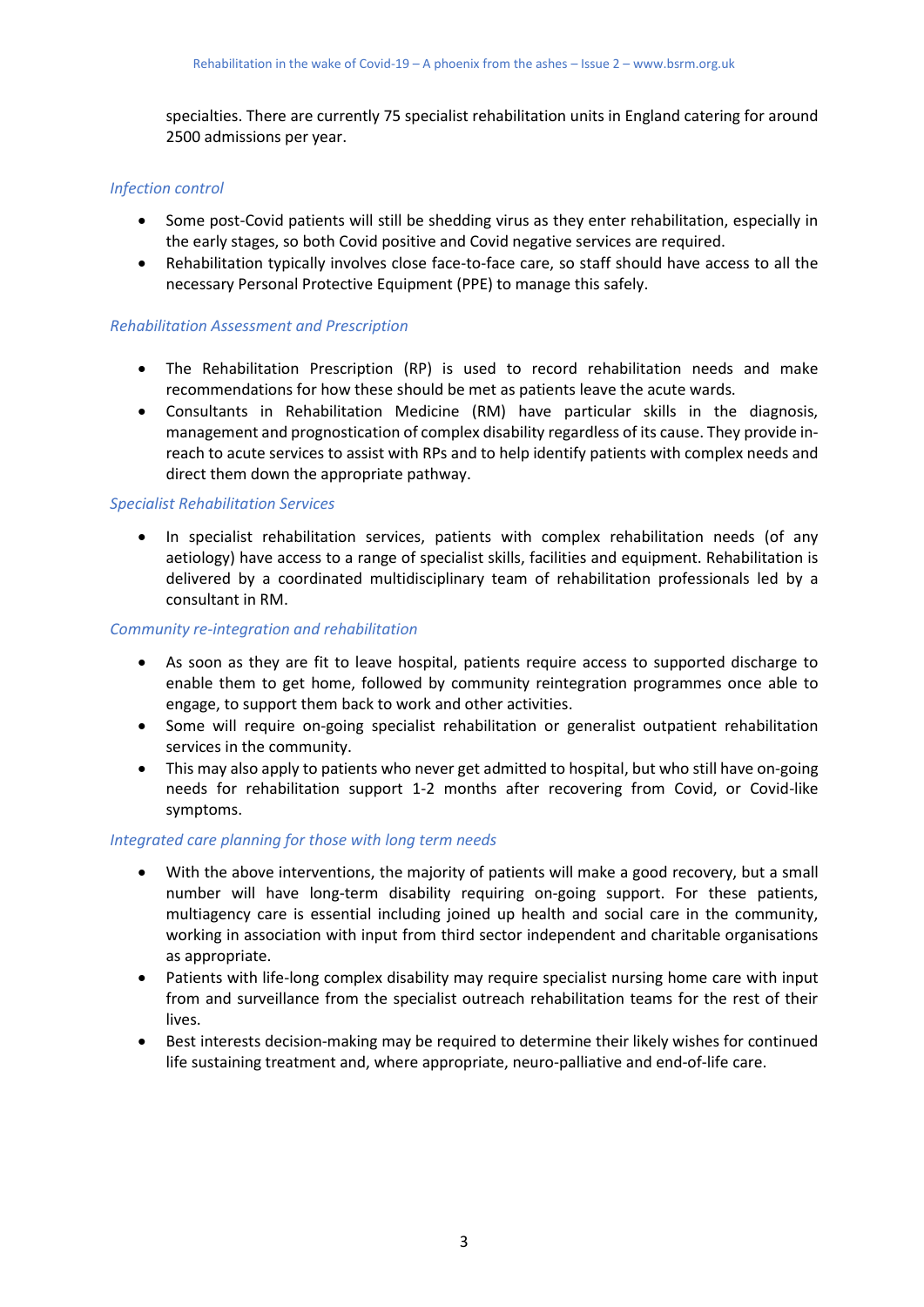#### **Service Provision**

To ensure seamless care, it follows from the above that services are needed in all elements of the pathway. Key requirements are:

- 1. Close networking links between Level 1, 2 and 3 services, with adequate capacity at all levels.
- 2. Covid-positive and Covid-negative streams, especially within the step-down/early rehabilitation stage after patients first leave the ITU setting when they may still be infectious.
- 3. Close integration of hospital and community services with collaborative commissioning arrangements. Primary care teams should be supported by outreach activity from secondary services including primary care supported by cardiopulmonary rehabilitation, sports and exercise medicine, neurorehabilitation and neurological disability services.
- 4. Multi-disciplinary rehabilitation teams comprising all the relevant disciplines, including rehabilitation medicine, psychiatric and neuropsychiatric support, rehabilitation nursing, physiotherapy, O/T, clinical psychology/neuropsychology, SLT, dietetics, social work.
- 5. Facilities that include specialist equipment, electronic assistive technology and orthotics.
- 6. Coordinated planning of health and social services provision, in collaboration with the third sector services where appropriate.

Critical care, acute medical and specialist rehabilitation teams should work closely together to develop rehabilitation pathways for patients who are recovering following treatment in intensive care and high dependency care (whether for Covid-related illness or other critical conditions).

Within each network an identified RM Consultant (or consultants) should be an integral part of the acute care pathway team.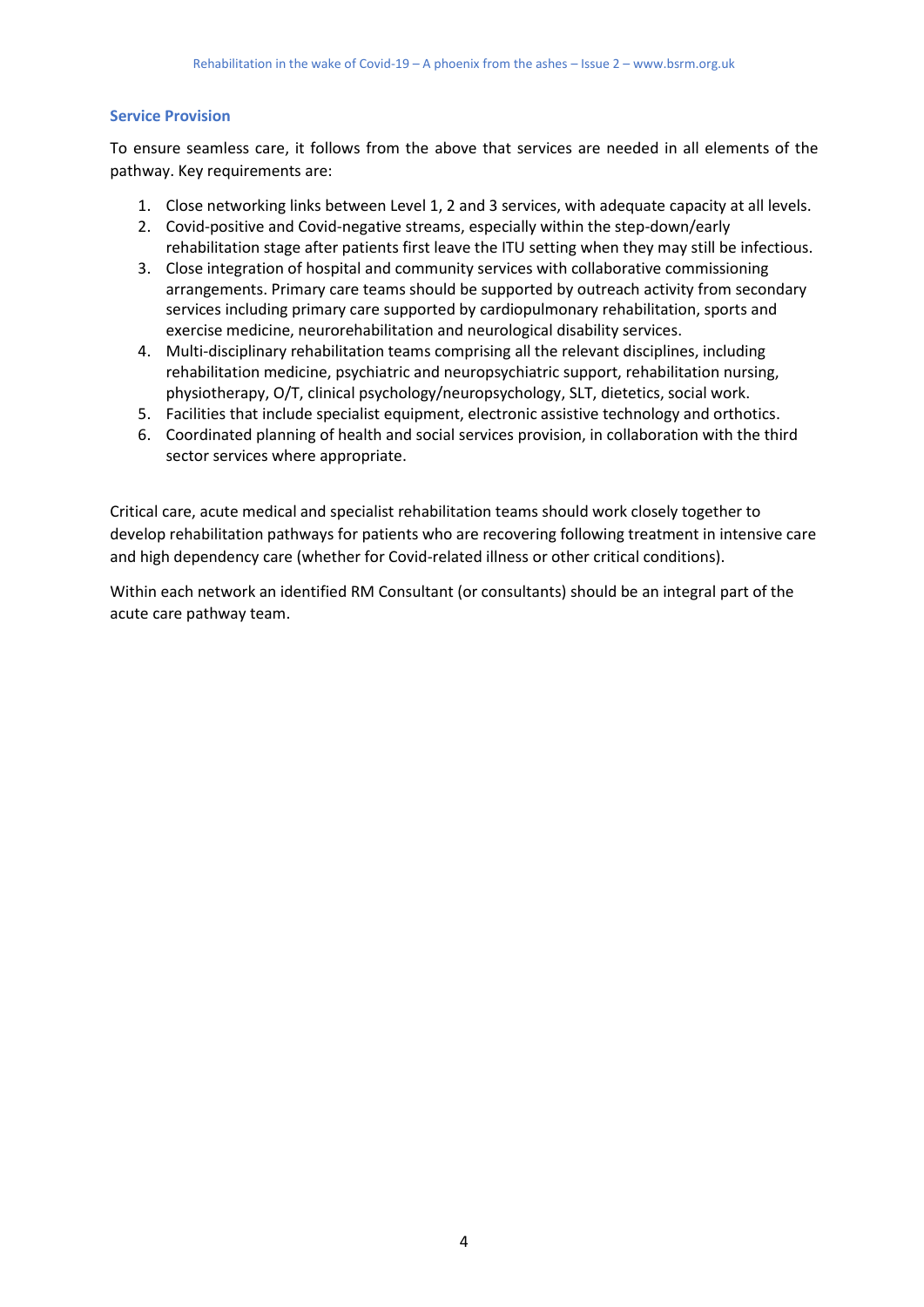### **Introduction**

Covid-19, caused by the novel coronavirus SARS-CoV-2, has led to a pandemic that is increasing the burden of disease and disability throughout the world. It has brought many challenges and has caused major disruption to services. But we have also learned some new ways of doing things. As the NHS reboots, there is an opportunity to rebuild services on a better, more collaborative, model.

In the aftermath of major illness injury, many patients require rehabilitation to help them back to normal function or to adapt to living with disability. Patients who have required intensive care for more than a few days often have wider physical, cognitive and mental health support needs following discharge from acute settings. In addition, as Covid-19 is a multi-system disease, we are increasingly recognising more subtle deficits in patients less severely affected, even in those who did not require hospital admission.

The British Society of Rehabilitation Medicine promotes the understanding and multidisciplinary management of acute and chronic disabling diseases and injuries, and the development of good practice in Rehabilitation Medicine. This document sets out our position and recommendations for the provision of rehabilitation for adults of 16 years and over in the 'new normal' of Covid-19.

### **Background**

At this stage, just 4 months after the disease was recognised, far more is known about mortality, range of severity of symptoms and early disability, than about the long-term sequelae of this condition. Alongside the direct effects of the virus, however, there are numerous secondary effects that affect all aspects of life, which include those listed in Box 1.

#### **Box 1: Some secondary effects of the Covid-19 pandemic**

- **Inability to deliver normal rehabilitation services:** Rehabilitation services for patients at all stages of the pathway have been reduced due to re-deployment of staff, sickness or reconfiguration of beds to expand ITU capacity. Patients being re-patriated or discharged prematurely before rehabilitation programmes are completed.
- **Separation of families:** Patients undergoing inpatient rehabilitation for any condition being isolated from family and friends with hospitals not allowing visitors. This also impacts on the training of family/carers which usually necessitates regular attendance to learn care skills.
- **Choice:** Patients and families not having a choice about placement for either on-going rehabilitation or for longer term care; this may mean that patients are being placed at significant distances from their homes and in a new environment without support of their families.
- **Difficult decision-making** about resuscitation status and escalation of care for people with long-term conditions.
- **Socio-economic effects**, including unemployment, poverty, and high likelihood of future recession.
- **Education,** including limitation of schooling and training of health and social care professionals.
- **Relationships**, including isolation, disruption of family life and increased rates of domestic abuse.
- **Emotional wellbeing**, affected by experiences of death and disability at work and at home, fear and uncertainty on a worldwide scale. Increased risk of significant mental health issues including suicide/attempted suicide and other self-harm.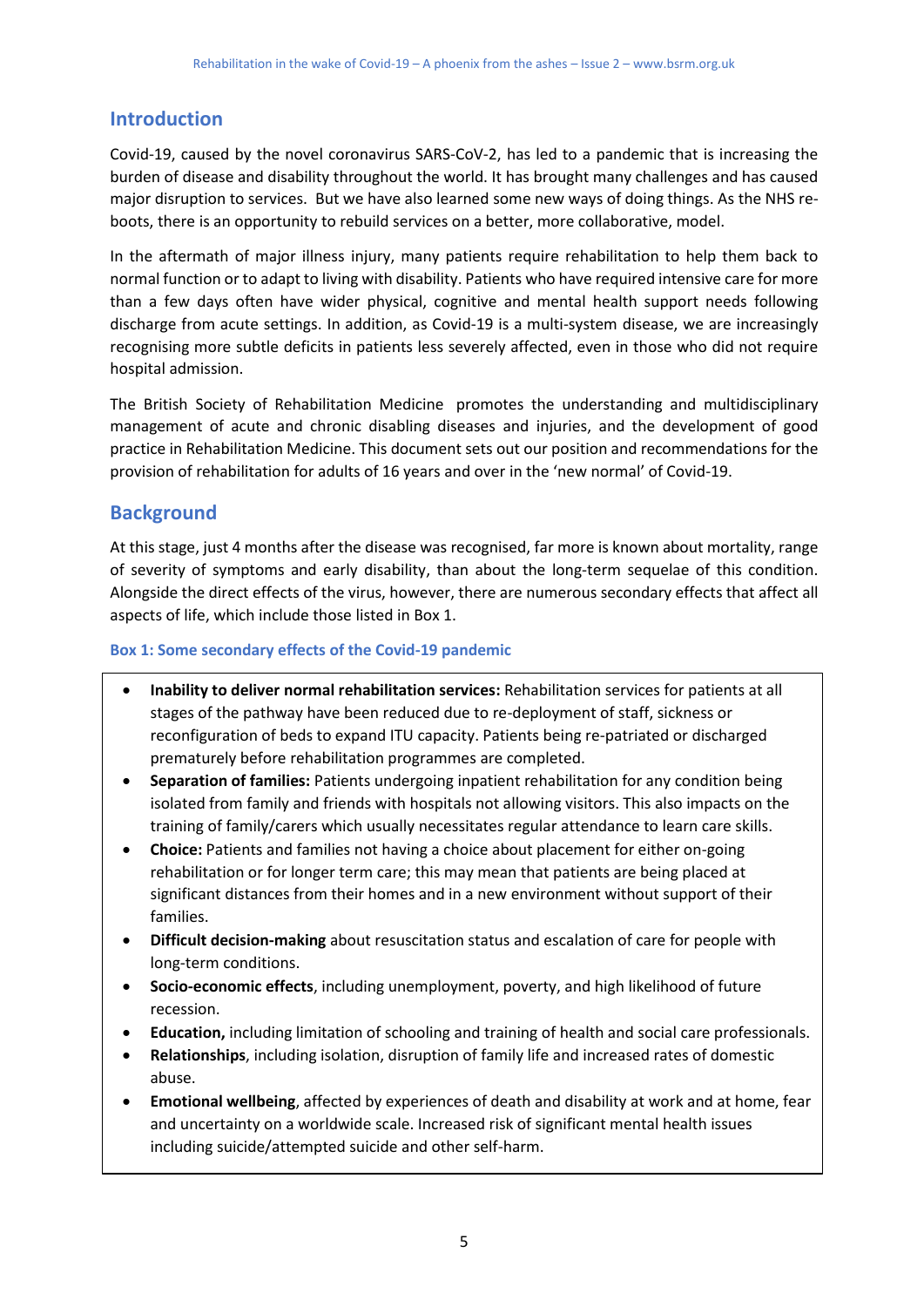In the early phase of the pandemic, the focus has been unavoidably on reducing spread and mortality. However, we are moving rapidly into a longer-term phase of optimising function and reducing disability following the condition.

**Rehabilitation** is the process of assessment, treatment and management with ongoing evaluation by which the individual (and their family/carers) are supported to achieve their maximum potential for physical, cognitive, social and psychological function, participation in society and quality of living<sup>1</sup>. It is vital both to reduce the pressure on acute care settings, and to re-integrate patients back to their normal lives, but this will require a coordinated and sustained multi-agency effort. Just as the scale of the pandemic is huge, the scale of the rehabilitation response required for the survivors will need to be on a far greater scale than previous recent experiences of rehabilitation. A well-planned and effective response will provide long-term benefits that will capitalise on the efforts made during the acute response, and it will continue to reduce pressure on acute care secondary to complications.

Fortunately, the response to the pandemic has also revealed how ingenuity and technology not available to previous generations can assist, and the rehabilitation response can also capitalise on this new learning<sup>2, 3</sup>.

- Systems such as the Rehabilitation Prescription can be used to identify and record rehabilitation needs, and to track patients as they move between services, as has been successfully demonstrated in the context of Major Trauma<sup>4</sup>.
- For patients who require long-term care, the "Discharge to Assess" (D2A) programme has supported patient flows with timely discharge to an appropriate care setting where their ongoing requirements can be planned jointly by health and social services.

#### **Factors affecting the rehabilitation response**

There are many factors that will affect rehabilitation for individual patients and the system that is giving that response, some of which are listed in Table 1. As ever, personal and health factors interact with social and environmental factors and this underlines the need for health and social care systems that can work together.

#### *Direct complications of the disease*

Our knowledge of the range of impairments and disabilities is still evolving and we do not know the long-term sequelae of the condition, but there is already information that will assist in estimating the scale and type of response <sup>5-7</sup>.

Covid-19 is a multi-systemic condition and some of the effects are long lasting<sup>8</sup>. Experience from China and Italy suggests that at least a third of patients discharged from hospital following require assistance in ADL and a similar proportion have significant neurological sequelae<sup>5</sup>

There are several publications that highlight the range of impairments that may present following infection with Covid-19<sup>9</sup>, and other Coronavirus infections<sup>10 11</sup>- and this literature is expanding daily. Table 2 sets out some of the more frequent complications that are likely to be encountered in patients recovering from moderate or severe disease.

In addition to patients who present following hospital admission, there are patients who never get admitted to hospital, but who develop a range of on-going debilitating symptoms that require rehabilitation support several weeks/months after recovering from Covid, or Covid-like symptoms<sup>12</sup>. The underlying mechanism for this symptom complex and its long term course and outcome are not yet well understood and require further research<sup>8</sup>.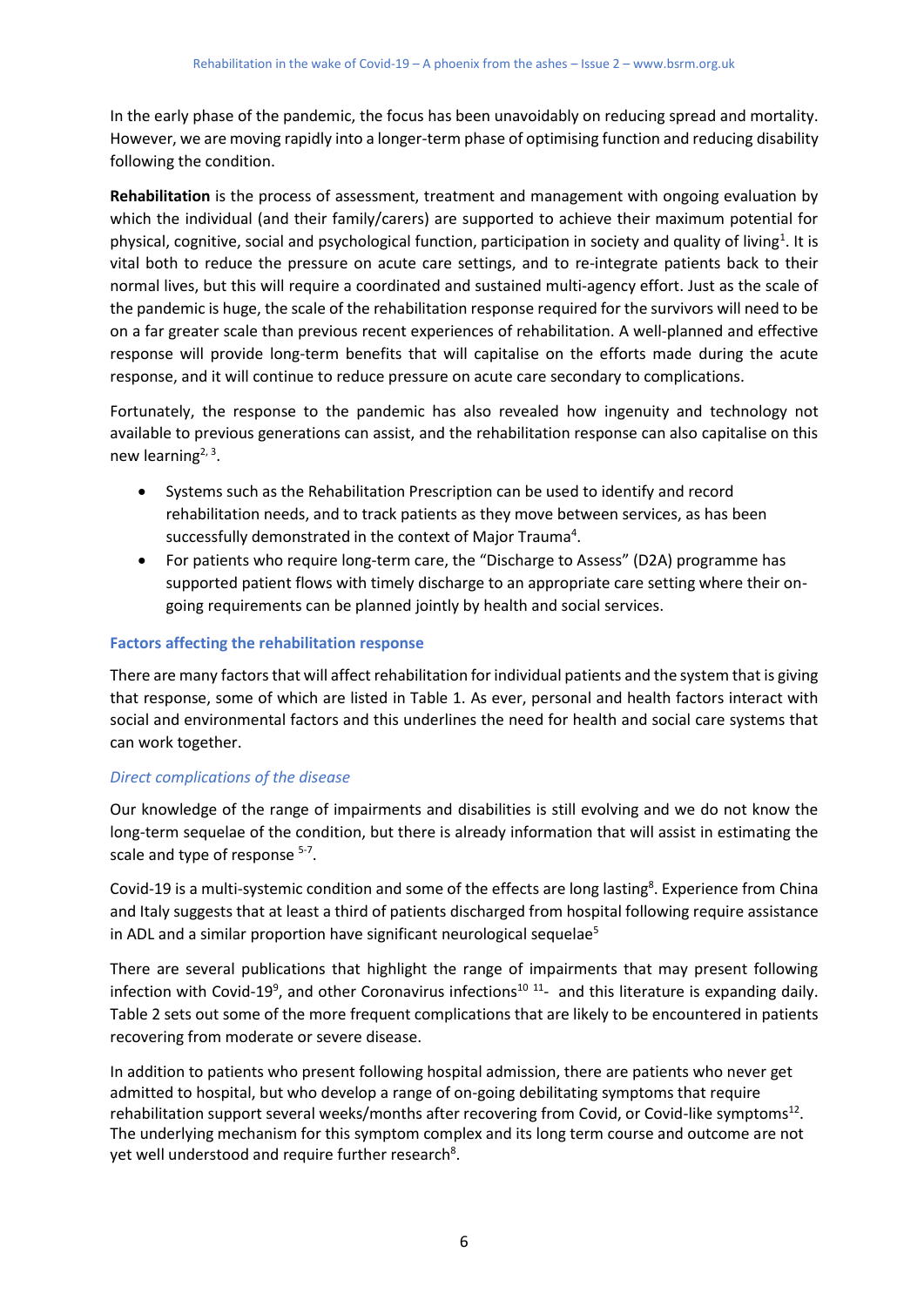# **Table 1: Factors affecting the rehabilitation response**

| <b>Factors affecting rehabilitation for individuals</b><br>The range of impairments and disabilities experienced.<br>$\bullet$<br>The rate of recovery from these impairments.<br>Personal and environmental circumstances including:<br>Comorbidities.<br>Premorbid functional abilities.<br>Psychological background of the person, such as their usual coping<br>mechanisms, self-efficacy and abilities to adapt.<br>The home environment or place that the individual will be<br>discharged to.<br>Individual social context, such as the social group the person<br>$\bullet$<br>inhabits and their economic circumstances.<br>Occupation, whether paid, 'informal' or voluntary work.<br>Other activities that the person finds fulfilling. | <b>Factors affecting the healthcare system</b><br>Timing of Rehabilitation Assessment and Prescription<br>$\bullet$<br>To be optimally effective this should be as the person is<br>$\circ$<br>recovering from the acute infection.<br>Late or no assessment can result in avoidable<br>$\circ$<br>complications affecting physical and psychological health,<br>socioeconomic circumstances and relationships.<br>Discharge destination following acute infection:<br>Many patients are discharged directly home for review by<br>$\circ$<br>Primary Care, and without referral to rehabilitation<br>services.<br>The availability of professional and voluntary personnel to assist in<br>rehabilitation.<br>The resources available, both generally and, more specifically,<br>trained rehabilitation personnel.<br>Education of healthcare professionals regarding the consequences<br>of Covid-19 infection, the resulting rehabilitation needs and routes<br>of referral. This is particularly important in Primary Care who will<br>be directly responsible for the long term care of Covid-19 survivors.<br>The effect of the condition and the worldwide situation on<br>emotional and psychological well-being.<br>The proportions of different sectors of the population that are<br>affected, e.g. in terms of age, social deprivation, ethnicity, gender.<br>The acute infection disproportionately affects illness severity in<br>males and in black, Asian and minority ethnic groups <sup>13</sup> , but it is not<br>yet known whether there is a difference in long-term<br>consequences.<br>The change in the socioeconomic background that is occurring<br>alongside the pandemic. |
|----------------------------------------------------------------------------------------------------------------------------------------------------------------------------------------------------------------------------------------------------------------------------------------------------------------------------------------------------------------------------------------------------------------------------------------------------------------------------------------------------------------------------------------------------------------------------------------------------------------------------------------------------------------------------------------------------------------------------------------------------|--------------------------------------------------------------------------------------------------------------------------------------------------------------------------------------------------------------------------------------------------------------------------------------------------------------------------------------------------------------------------------------------------------------------------------------------------------------------------------------------------------------------------------------------------------------------------------------------------------------------------------------------------------------------------------------------------------------------------------------------------------------------------------------------------------------------------------------------------------------------------------------------------------------------------------------------------------------------------------------------------------------------------------------------------------------------------------------------------------------------------------------------------------------------------------------------------------------------------------------------------------------------------------------------------------------------------------------------------------------------------------------------------------------------------------------------------------------------------------------------------------------------------------------------------------------------------------------------------------------------------------------------------------------------------------------------------------|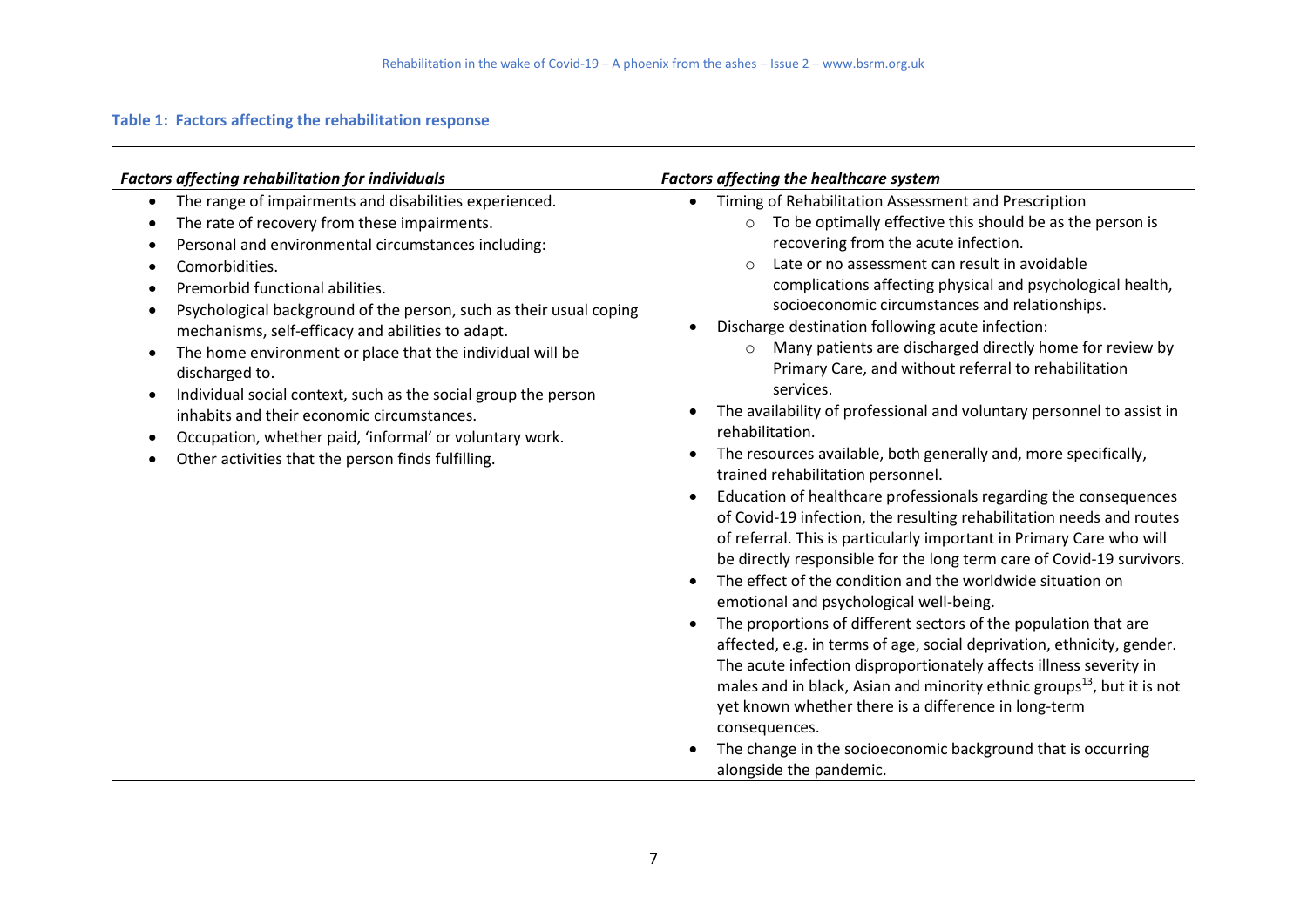#### **Table 2: Complications in patients recovering from Covid-19**

| <b>Most frequent</b>                                                                                                                                                                                                                                                                                                                                                                                                                                                                                                                                                                                                                                  | Common, but less frequent                                                                                                                                                                                                                                                                                  |
|-------------------------------------------------------------------------------------------------------------------------------------------------------------------------------------------------------------------------------------------------------------------------------------------------------------------------------------------------------------------------------------------------------------------------------------------------------------------------------------------------------------------------------------------------------------------------------------------------------------------------------------------------------|------------------------------------------------------------------------------------------------------------------------------------------------------------------------------------------------------------------------------------------------------------------------------------------------------------|
| Cardiovascular, pulmonary and<br>$\bullet$<br>musculoskeletal deconditioning.<br>Restrictive lung disease.<br>٠<br>Affective disorders: depression, anxiety,<br>$\bullet$<br>post-traumatic stress disorder.<br>Post intensive care syndrome, including<br>$\bullet$<br>ICU acquired weakness due to critical<br>illness polyneuropathy/myopathy/both.<br>Other neurological consequences of the<br>$\bullet$<br>virus and critical care, such as<br>encephalopathy, cerebrovascular events<br>and cerebral hypoxia.<br>Acute confusional state, at least in the<br>$\bullet$<br>early stages of rehabilitation.<br>Fatigue.<br>Cognitive impairment. | Thromboembolic disease:<br>٠<br>Myocardial infarction<br>$\Omega$<br>Stroke<br>$\bigcirc$<br>Pulmonary embolism<br>$\circ$<br>Musculoskeletal pain and discomfort.<br>٠<br>Psychosis.<br>٠<br>Dyskinesia.<br>Posterior reversible encephalopathy<br>$\bullet$<br>syndrome.<br>Cardiomyopathy.<br>$\bullet$ |

We can also apply knowledge of recovery and rehabilitation in other contexts that cause prolonged ITU stay. Several authors have published data on the long-term effects of acute respiratory distress syndrome<sup>14, 15</sup>, posttraumatic stress disorder<sup>16</sup> and post intensive care syndrome<sup>17, 18</sup>. For example, a pre-Covid study of patients in ITU for greater than 28 days described a clear history of severe weakness and functional impairment and prolonged recovery after hospital discharge in all the patients who participated. More than 90% still had significant weakness more than 5 years following the ITU stay $^{19}$ .

Late sequelae also include:

- Mental health consequences, such as depression and post-traumatic stress disorder;
- Conditions that result from avoidable increased sedentary behaviour as a result of effects on mobility not being fully addressed (e.g. cardiovascular disease, diabetes);
- Unemployment, abusive relationships, economic deprivation and increased dependency.

Both NICE<sup>20</sup> and Faculty of Intensive Care Medicine<sup>21</sup> recommend rehabilitation starting early In the ICU stay, evaluation of needs for rehabilitation prior to discharge and routine follow-up at 2-3 months to review ongoing needs for rehabilitation and support. This will be all the more important going forward.

#### *Nature of rehabilitation input needed*

Rehabilitation will require a person-centred approach, but is likely to involve improving physical strength and stamina, optimising psychological health, and addressing cardio-respiratory and neurological rehabilitation needs when necessary<sup>22</sup>. There is a risk that 'hidden', unexpected or unknown impairments will be missed. Assessment and formulation of a rehabilitation plan is required in the early stages of recovery while the patient is still in hospital<sup>20 21</sup> or in specialist rehabilitation outpatients if referred from the community.

Rehabilitation services are required to evaluate rehabilitation needs and set out a rehabilitation plan encompassing both specific treatments and other resources that might help<sup>23</sup>. Although the detailed treatments needed for individuals may differ, many will be common across the whole population and can be given or organised by rehabilitation teams<sup>24</sup> and delivered largely in the community and outpatient settings (see Box 2). More severely disabled patients will require multidisciplinary programmes delivered by specialist rehabilitation services (see below).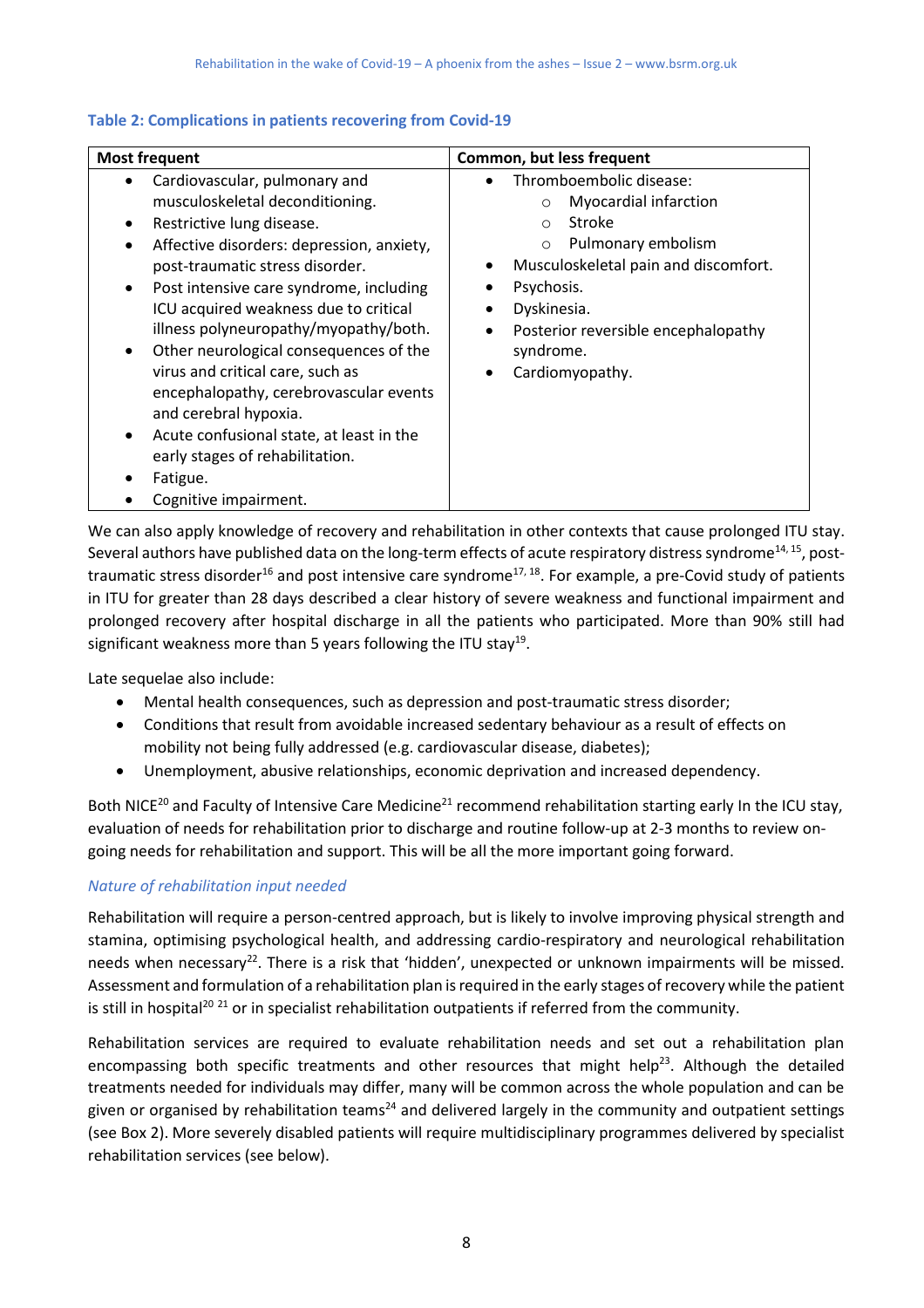#### **Box 2: Key contents of Level 3 and community-based rehabilitation programmes after Covid-19**

**Exercise***:* Exercise is likely to be needed by all patients, to overcome deconditioning, improve pulmonary function and any neuromuscular complications.

**Practice of activities:** Re-establishing patient autonomy in important activities, either undertaken as before or done differently with/without equipment and aids.

**Emotional support:** Psychological input to offer cognitive behavioural therapy, pacing of activities, acceptance and commitment therapy, and other input to help patients with the likely emotional sequelae – anxiety, depression, sleep disturbance etc.

**Education and information***:* Provision of high-quality information both about the person's situation and about their future*.* Teaching self-management and goal-setting skills to patients and families.

**Equipment/adaptations.** Some patients may need equipment or adaptations, at least in the short-term.

**Monitoring progress:** Review to monitor progress and adjust the programme in the light of change.

#### **The rehabilitation response** management, spasticity management, help with cognitive difficulties etc.

Given the diverse range of impairments, pathologies and environmental situations, the range of disabilities and their impact on societal participation will also be wide. The rehabilitation response will need to consider both the needs of the individual patient and those of the population. Analogous to rehabilitation following head injury, the much larger cohort of people rehabilitating from moderate disease may have a greater impact at a population level, but will have very different needs from those recovering from severe disease. In addition, these needs will be against a background of a population that is struggling with huge societal changes and it is likely that many different organisations may be separately trying to address the issue. In order to cater appropriately for the various different needs it will be critical to coordinate these efforts.

The scale of the response means that a very pragmatic approach will have to be taken to deliver the services required to assist people in their rehabilitation at the same time as giving an individualised element. Making full use of technology to deliver rehabilitation and assist in self-management will be important, as will be coordinating the many organisations that can assist in delivery. However, the individualised aspect of delivery of rehabilitation will need to run alongside this in order for rehabilitation to be effective, especially for those survivors who are more dependent. The numbers involved mean that an increase in staffing will be needed.

While Covid-19 continues to dominate the immediate planning, it is also important to remember that it is not the only condition requiring rehabilitation. During the pandemic, patients continue to experience other illnesses and injuries, so that future planning of rehabilitation services must cater for both groups.

A further complication is the infectious nature of Covid-19. While some advice can be given from a distance, much of rehabilitation (especially in the context of severe physical disability) requires hands-on intervention. Some of the interventions are aerosol-generating procedures (AGPs), which pose a significant health risk to the professionals who treat patients, as well as a risk of spreading infection to others. It is likely therefore that Covid-positive and Covid-negative streams will be required. Regular and repeated testing for Covid will be necessary to support segregation and it is essential that staff have access to the all the necessary personal protective equipment (PPE) to be able to treat patients safely.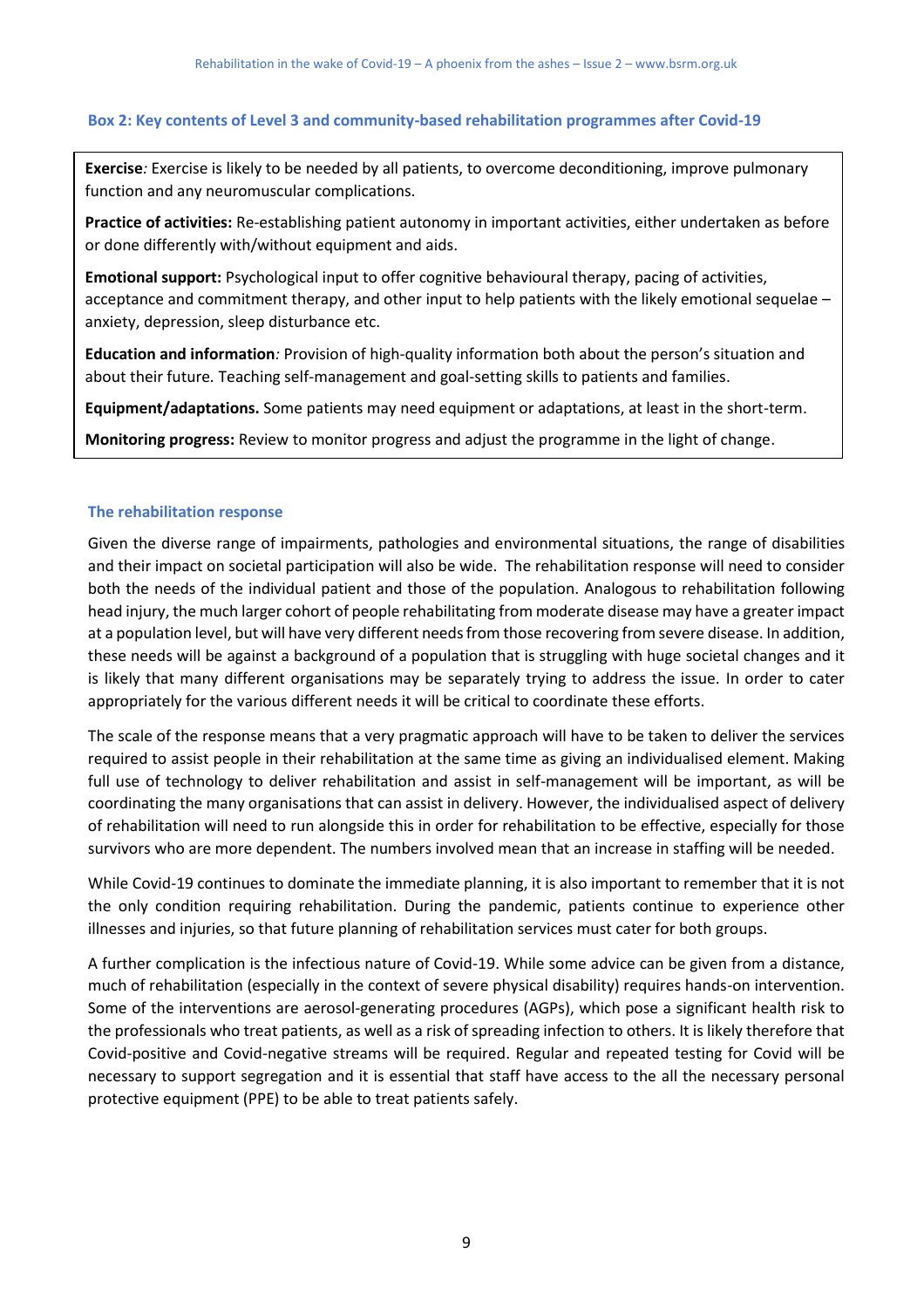## **Specialist rehabilitation**

**Specialist rehabilitation** is the total active care of patients with complex disabilities by a multi-professional team who have undergone recognised specialist training in rehabilitation, led/supported by a consultant trained and accredited in Rehabilitation Medicine  $(\mathsf{RM})^1$ .

#### **Consultants in Rehabilitation Medicine**

RM Consultants have particular skills in the diagnosis, management and prognostication of complex disability. They work as expert generalists and are skilled in interpreting multiple symptoms and impairments in differing social and psychological contexts. Using that interpretation, they formulate a realistic rehabilitation plan that balances the multi-professional input required.

RM consultants play a vital role in post-acute care and should be closely involved, not only at a clinical level, but also at system level in the planning and delivery of services across all components of the acute care pathway.

- They are particularly involved with the planning of specialist services for patients with complex needs, but also provide a networking role to support local non-specialist services through in-reach and outreach activity.
- They have knowledge of the local service options available and play a critical role in signposting patients towards the services that are best able to meet the individual's rehabilitation needs at any given time, facilitating timely progress along the rehabilitation pathway by expediting referrals etc.
- For patients who lack capacity to make decisions about their own care, RM consultants play an important role in best interests decision-making to determine the patient's likely wishes for continued treatment and, where appropriate, to support neuro-palliative and end-of-life care.
- They also provide an important resource for advice and training of staff within acute care settings with respect to rehabilitation needs and interventions.

### **Rehabilitation pathways**

The large majority of patients in the acute care pathway will have an uncomplicated recovery and their rehabilitation needs can be met within their local general (Level 3) rehabilitation services (see Figure 1). However, NHS England's Service specification for Specialised Rehabilitation for patients with Highly Complex needs<sup>25</sup> defined three levels of service (1-3) and four categories of patient need (A-D). Patients with more complex needs (category A or B) require specialist rehabilitation. Details of these levels and categories may be found on the BSRM website<sup>26</sup>. There are currently 75 specialist rehabilitation units in England catering for around 2500 admissions per year.

In 2014, the BSRM published *[core standards for specialist rehabilitation](https://www.bsrm.org.uk/downloads/specialist-rehabilitation-prescription-for-acute-care-28-11-2014-ja--(ap1-redrawn).pdf) in the acute care pathway following [severe disabling illness or injury](https://www.bsrm.org.uk/downloads/specialist-rehabilitation-prescription-for-acute-care-28-11-2014-ja--(ap1-redrawn).pdf)*, which set out the various rehabilitation pathways and made recommendations for the organisation of networked rehabilitation services<sup>27</sup>. Figure 1 shows the rehabilitation pathway, which has been adapted to the current situation in the wake of Covid-19.

Early specialist rehabilitation has been repeatedly demonstrated to be effective, efficient and cost effective<sup>28-</sup>  $31$ . Critical care, acute medical and specialist rehabilitation teams therefore need to work closely together to develop rehabilitation pathways for patients who are recovering following treatment in intensive care and high dependency care (whether for Covid-related illness or other critical conditions).

On step down from intensive care, rapid access to an acute rehabilitation programme provides very early intervention and the opportunity for further triage into post-acute pathways in the network to meet physical, cognitive, neuro-behavioural and musculoskeletal rehabilitation needs.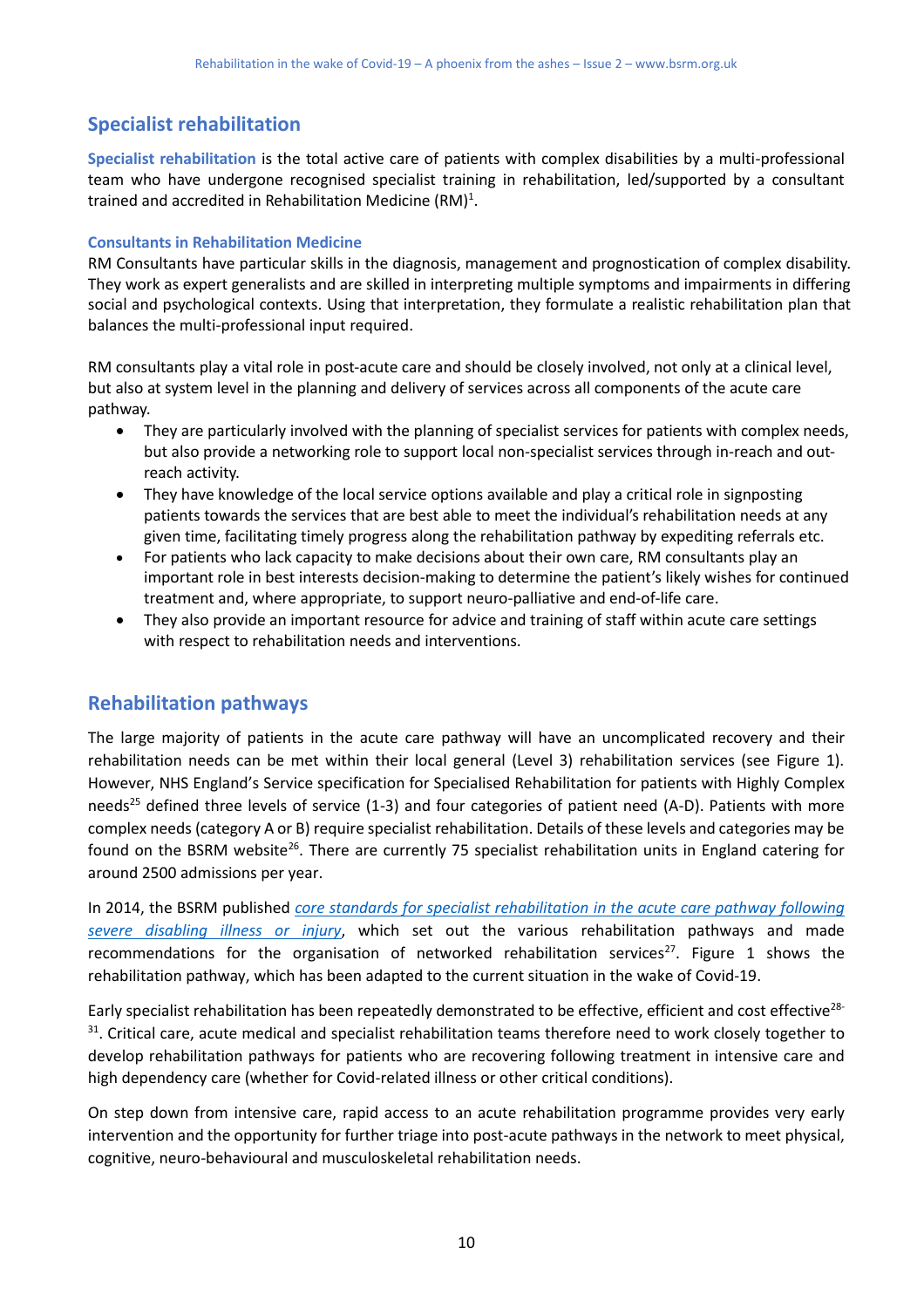

#### **Figure 1: Rehabilitation care pathways in the wake of Covid-19**

For the majority of patients (category C or D needs) rehabilitation is provided and commissioned through the local general (Level 3) rehabilitation services (ie the green pathway in Figure 1). These are typically led by allied health professions or by consultants in specialities other than RM such as Care of the Elderly, and experts in stroke, cardio-pulmonary rehabilitation and exercise medicine.

- Patients with more complex rehabilitation needs (category B) will require specialist rehabilitation (pink pathway) from their local Level 2 inpatient and specialist community services.
- A small number with very complex (category A) needs will require rehabilitation in a tertiary (Level 1/2a) service with enhanced capacity to support patients with highly complex needs.

Category A needs describe very complex needs for rehabilitation requiring the highly specialised skills and facilities of a tertiary (Level 1) centre. Patients with category B needs have complex needs, requiring specialist rehabilitation, but these can be met by a local specialist (Level 2) service.

The precise nature of these needs (over and above those listed in Box 2) will vary from patient to patient and will dictate the specific nature of the service required, but they fall broadly under six main headings:

- Specialist rehab medical (RM) or neuropsychiatric needs, including management of unstable medical /psychiatric conditions
- Specialist clinical rehabilitation needs (for physical, cognitive, emotional or behavioural management of patients and support for their families)
- High intensity, and/or longer duration of rehabilitation programme
- Specialist Vocational Rehabilitation
- Medico-legal and ethical issues eg complex best interests decision-making
- Specialist facilities/equipment needs.

A Rehabilitation Prescription can be used to identify the category of needs for on-going rehabilitation.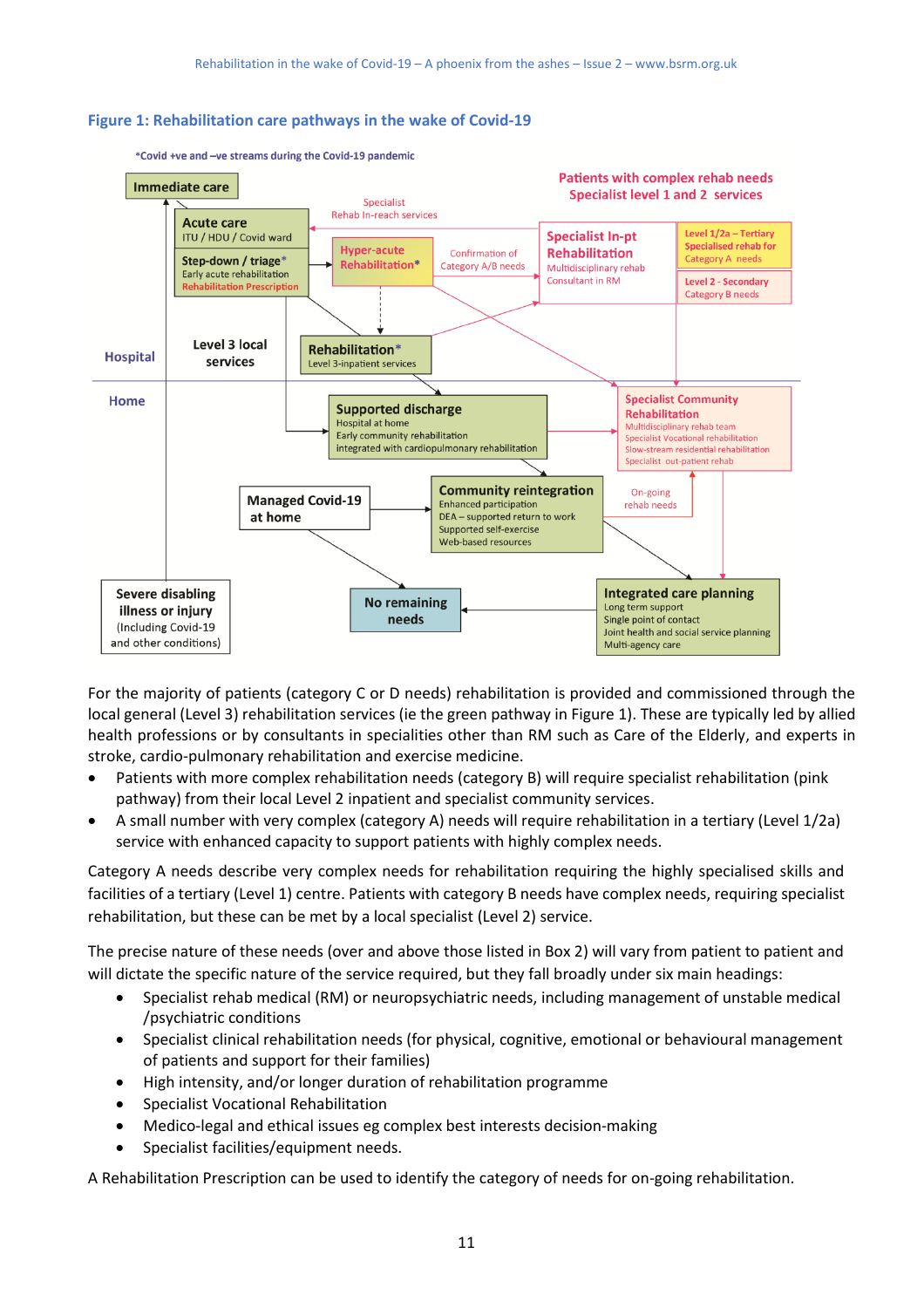# **The Rehabilitation Prescription (RP)**

The Rehabilitation Prescription was first developed in the context of the Major Trauma Networks $^{32}$ . Introduced at an early stage in the recovery pathway, the RP identifies each individual's need for rehabilitation and specifies how these will be met after discharge from the major trauma centre. A minimum RP dataset is now mandated for collection in the Trauma Audit and Research Network (TARN) registry. Published in 2019, the National Clinical Audit for Specialist Rehabilitation following major injury (NCASRI) linked data from the national clinical registries for trauma and specialist rehabilitation and used the RP to track patients and determine whether they received the rehabilitation they needed, and to evaluate the outcomes following major trauma<sup>4</sup>. It demonstrated the feasibility of this approach to quantify any gaps in capacity to meet demand for rehabilitation.

The same principle can equally be applied for other disabling illness/injury<sup>27</sup> and a modified RP has been drawn up alongside a minimum UKROC (UK Rehabilitation Outcomes Collaborative) dataset for use in the current Covid-19 situation and is shown in Appendix 1.

The key data elements of the RP are as follows:

- Does the patient have on-going needs for rehabilitation? Yes / No
- If yes, rehabilitation needs checklist:
	- o Physical needs for rehabilitation
	- o Cognitive or mood disturbance
	- o Psychosocial needs
- Are they being transferred to the appropriate facility? Yes / No
	- o What type of rehabilitation does the patient need?
	- o What is their discharge destination?
	- o What is the reason for variance?
- A brief description of further needs for rehabilitation.

The RP should travel with the patient and should be reviewed and updated at appropriate intervals to record actions undertaken to implement the recommendations.

Using the RP prior to hospital discharge and for those patients who are not identified as having needs initially but are recognised 1-2 months after recovery from the acute illness will allow the patient's rehabilitation pathway to be planned. It will also allow recurrent review of rehabilitation needs at population level in order to target services.

For patients with more complex needs the RP may be extended to a specialist RP providing more detail on the nature of those needs. A proforma for the Specialist RP is available on the BSRM website<sup>27</sup>.

#### **Long term care**

With the above interventions, the majority of patients will make a good recovery, but a small number will have long-term disability requiring on-going support. For these patients, multi-agency care is essential including joined up health and social care in the community, working in association with input from third sector independent and charitable organisations as appropriate.

Patients with life-long complex disability may require specialist nursing home care with input from and surveillance from the specialist outreach rehabilitation teams for the rest of their lives.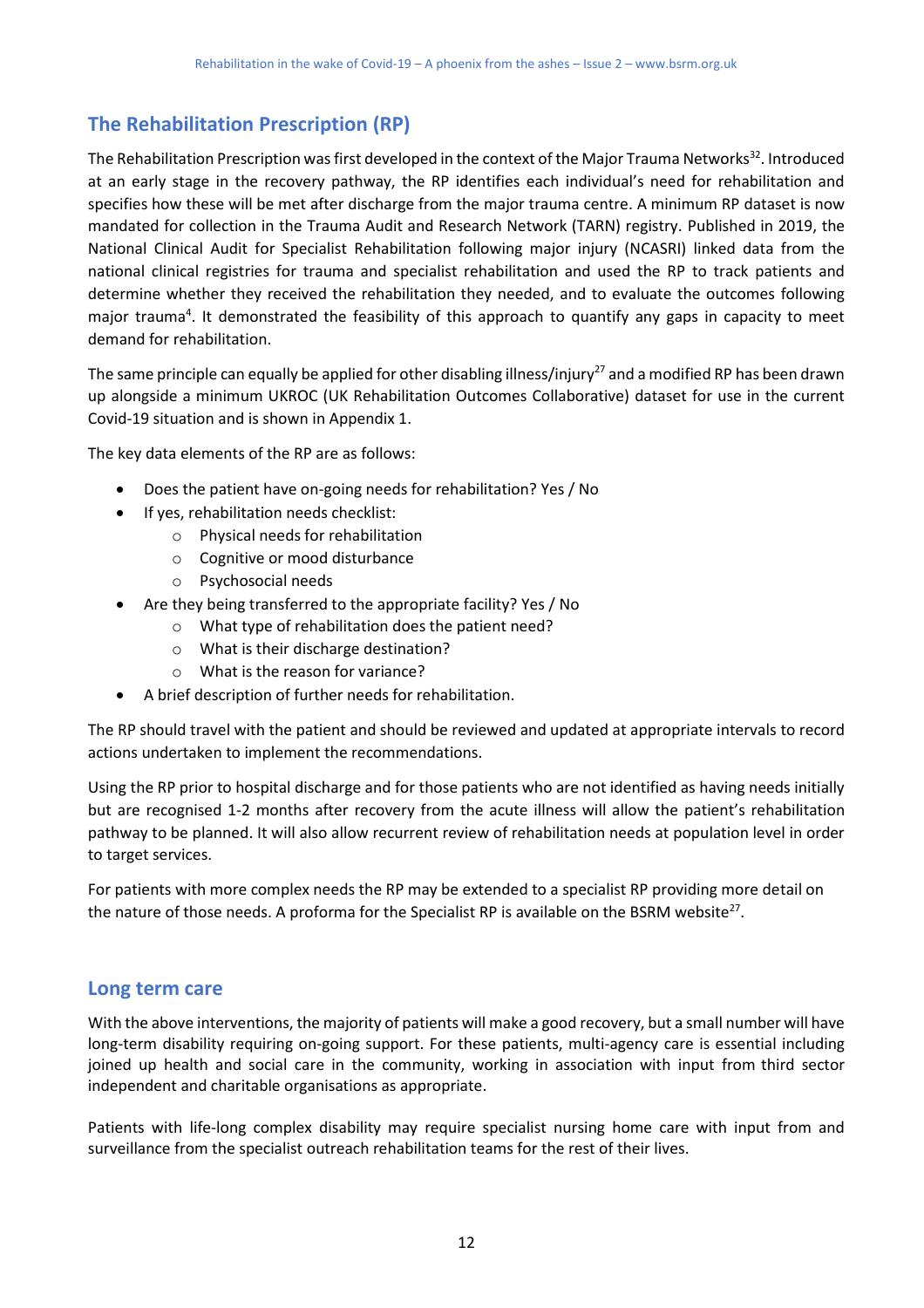### **Rehabilitation services - coordinated networks**

To ensure seamless care, services are needed in all elements of the pathway.

Key requirements are as follows:

- 1. Rehabilitation services planned and delivered in coordinated networks with close links between Level 1, 2 and 3 services, with adequate capacity at all levels.
- 2. In view of the infectious nature of Covid-19, Covid-positive and Covid-negative streams are required especially within the step-down/early rehabilitation stage after patients first leave the ITU setting.
- 3. Close integration of hospital and community services with collaborative commissioning arrangements. Primary care teams should be supported by outreach activity from secondary services including;
	- a. Cardio-pulmonary rehabilitation
	- b. Sports and exercise medicine
	- c. Neurorehabilitation and neurological disability services
	- d. Vocational rehabilitation.
- 4. Specialist rehabilitation should be delivered by coordinated multi-disciplinary rehabilitation teams comprising:
	- a. Rehabilitation Medicine
	- b. Psychiatric and neuropsychiatric support
	- c. Rehabilitation nursing
	- d. Physiotherapy
	- e. Occupational therapy (O/T)
	- f. Clinical psychology/neuropsychology
	- g. Speech and Language therapy (SLT)
	- h. Dietetics
	- i. Social work.
- 5. Facilities that include specialist equipment, electronic assistive technology and orthotics.
- 6. Joined up multi-agency long-term care from health, social services and the  $3^{rd}$  sector where appropriate.

### **Data collection**

It is accepted that some elements of this pathway are aspirational at present due to limited capacity, but the inpatient elements of data collection are supported within the UKROC national clinical registry and database which is currently in use in all specialist (Level 1 and 2) services in England. The dataset has over 50,000 episodes and continues to be influential and informative for describing needs, inputs and outcomes and costbenefits of rehabilitation at both individual patient and group level. UKROC has the permissions to collect identifiable data for clinical purposes to support tracking of individual patients as they move through the pathway. Linkage with other clinical registries supports analysis of capacity and demand<sup>4</sup>.

The BSRM and RCP JSC recommend that, as services re-boot, all specialist (Level 1 and 2) rehabilitation units should continue to collect the full UKROC dataset for each episode admitted for in-patient rehabilitation to be collated in the UKROC database<sup>33</sup>. We also recommend that the RP should be recorded for all patients who have significant on-going needs for rehabilitation on discharge from ITU/HDU step-down, and acute care; and that Level 3 rehabilitation services should collect at least the minimum UKROC rehabilitation dataset (see Appendix 1) which can also be collated in the UKROC database going forward.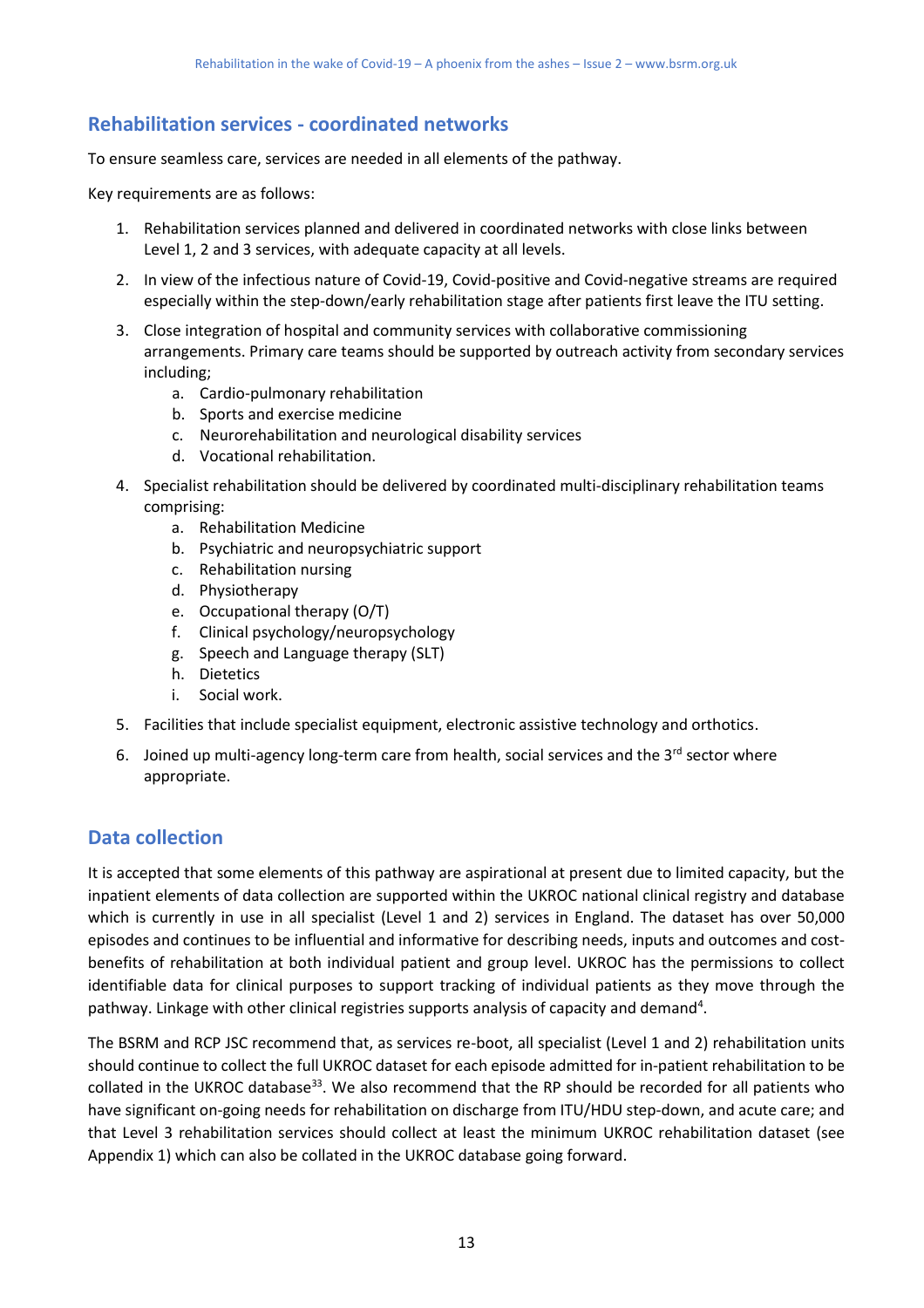# **Key recommendations**

|        | At individual level                                                                                                                                                                                                                                                                                                                                                                                                                                                                               |
|--------|---------------------------------------------------------------------------------------------------------------------------------------------------------------------------------------------------------------------------------------------------------------------------------------------------------------------------------------------------------------------------------------------------------------------------------------------------------------------------------------------------|
| 1.     | Patients with severe disabling illness/injury should have access to appropriate rehabilitation to<br>optimise their recovery, including early rehabilitation while still in hospital and longer-term<br>community-based support.                                                                                                                                                                                                                                                                  |
| 2.     | Patients stepping down from ITU or HDU should have immediate access to an acute rehabilitation<br>programme that provides very early intervention and the opportunity for further triage into post-<br>acute pathways in the network.                                                                                                                                                                                                                                                             |
| 3.     | Patients with on-going rehabilitation needs after the immediate early rehabilitation phase should<br>have a Rehabilitation Prescription (RP) outlining their physical, cognitive, neuro-behavioural and<br>musculoskeletal rehabilitation needs and how/where they will be met.                                                                                                                                                                                                                   |
| 4.     | RM consultants should be involved from an early stage in the patient's acute care pathway to assess<br>patients with complex rehabilitation needs and participate in the planning and execution of their<br>interim care and rehabilitation. A consultant neuropsychiatrist should be involved in the<br>management of patients with challenging behaviour or complex psychiatric issues.                                                                                                         |
| 5.     | Patients who have (or are likely to have) on-going complex needs for requiring specialist<br>rehabilitation should have a complex needs checklist completed and should be assessed by an RM<br>Consultant prior to discharge from the acute unit. The RM consultant (or their designated deputy)<br>is responsible for confirming category A or B needs (using the PCAT Tool), and for expediting<br>referral and transfer for on-going specialist rehabilitation as soon as they are fit enough. |
| 6.     | Patients who are ready to go home should have supported discharge and early community-based<br>rehabilitation, with access to a range of services according to their individual needs, including but<br>not limited to primary care, cardiopulmonary rehabilitation, sports and exercise medicine,<br>psychological /mental health, neurorehabilitation and neurological disability services.                                                                                                     |
| 7.     | Patients who are ready to leave hospital but require long-term care should be discharged to an<br>appropriate care setting under the "Discharge to Assess" programme, where their on-going<br>requirements for health and social care can be planned in close integration.                                                                                                                                                                                                                        |
|        | At organisational level                                                                                                                                                                                                                                                                                                                                                                                                                                                                           |
| 8.     | Critical care, acute medical and specialist rehabilitation teams should work closely together to<br>develop rehabilitation pathways for patients who are recovering following treatment in intensive<br>care and high dependency care (whether for Covid-related illness or other critical conditions).<br>Within each network an identified RM Consultant (or consultants) should be an integral part of the<br>acute care pathway team.                                                         |
| 9.     | There should be integrated planning and close networking links between Level 1, 2 and 3 services,<br>with adequate capacity at all levels.                                                                                                                                                                                                                                                                                                                                                        |
| 10.    | There should be close integration of hospital and community services with collaborative<br>commissioning arrangements. Patients who require long-term support should have joined up<br>provision of health and social care.                                                                                                                                                                                                                                                                       |
| 11.    | There should be networking with general practice so that patients who present with late<br>rehabilitation needs are identified and referred for a Rehabilitation Prescription.                                                                                                                                                                                                                                                                                                                    |
| $12 -$ | During the Covid-19 pandemic there should be Covid-positive and Covid-negative streams for<br>rehabilitation. Regular and repeated testing for Covid should be undertaken to support segregation<br>and staff should have access to all the necessary PPE to be able to treat patients safely.                                                                                                                                                                                                    |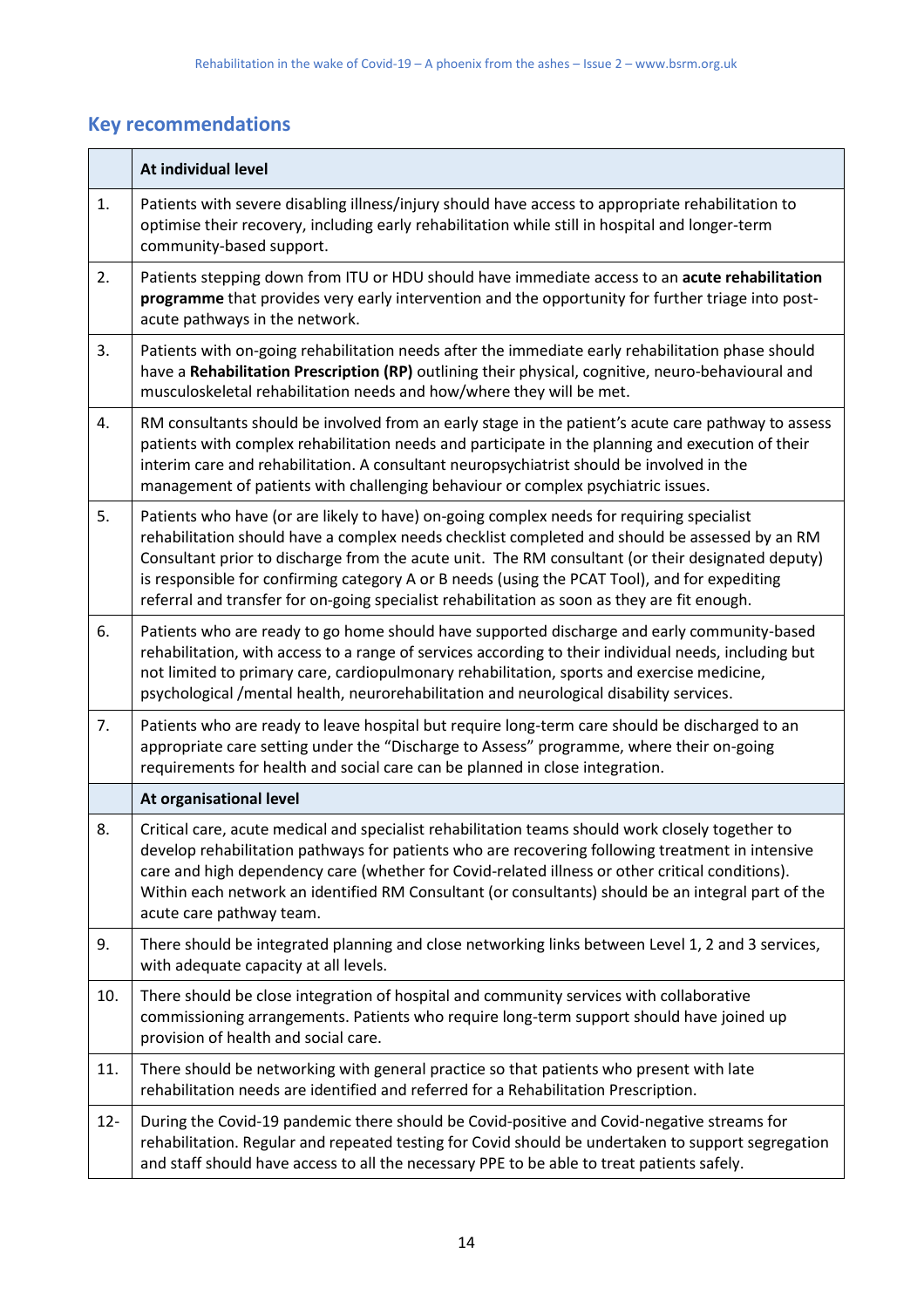### **References**

- 1. Medical rehabilitation in 2011 and beyond. London: Royal College of Physicians; 2011; Available from: https:/[/http://www.bsrm.org.uk/downloads/medical-rehabilitation-2011-and-beyond.pdf.](http://www.bsrm.org.uk/downloads/medical-rehabilitation-2011-and-beyond.pdf)
- 2. Greenhalgh T, Wherton J, Shaw S, Morrison C. Video consultations for covid-19. Bmj 2020;368:m998.
- 3. Barsom EZ, Feenstra TM, Bemelman W, Bonjer JH, Schijven MP. Coping with COVID-19: scaling up virtual care to standard practice. Nat Med. 2020: Available from: https://doi.org/10.1038/s41591- 020-0845-0
- 4. Mao L, Jin H, Wang M, Hu Y, Chen S, He Q, et al. Neurologic Manifestations of Hospitalized Patients With Coronavirus Disease 2019 in Wuhan, China. JAMA Neurol 2020.
- 5. National Clinical Audit for specialisr Rehabilitation following major Injury (NCASRI). Final Report. London: Health Quality Improvement Partnership; 2019
- 6. Wu Y, Xu X, Chen Z, Duan J, Hashimoto K, Yang L, et al. Nervous system involvement after infection with COVID-19 and other coronaviruses. Brain Behav Immun 2020.
- 7. Klok FA, Kruip MJHA, van der Meer NJM, Arbous MS, Gommers DAMPJ, Kant KM, et al. Incidence of thrombotic complications in critically ill ICU patients with COVID-19. Thrombosis Res. 2020: Available from: https://doi.org/10.1016/j.thromres.2020.04.013.
- 8. Roberts R, Levi M, Schilling R, Lim WS, Grocott MPW, McKee M. Covid-19: a complex multisystem clinical syndrome Brit Med J [serial on the Internet]. 2020: Available from: [https://blogs.bmj.com/bmj/2020/05/01/covid-19-a-complex-multisystem-clinical-syndrome/.](https://blogs.bmj.com/bmj/2020/05/01/covid-19-a-complex-multisystem-clinical-syndrome/)
- 9. Khan F, Amatya B. Medical Rehabilitation in Pandemics: Towards a New Perspective. J Rehabil Med 2020;52(4):jrm00043.
- 10. Ahmed, Patel K, Greenwood D, Halpin S, Lewthwaite P, Salawu A, et al. Long-term clinical outcomes in survivors of coronavirus outbreaks after hospitalisation or ICU admission: a systematic review and meta-analysis of follow-up studies. medRxiv. 2020: [Pre-print. Not peer reviewed] Available from: https://doi.org/10.1101/2020.04.16.20067975.
- 11. Carda S, et al. The role of physical and rehabilitation medicine in the COVID-19 pandemic: the clinician's view [Letter. Not peer reviewed] Annals of Physical and Rehabilitation Medicine (2020), doi:<https://doi.org/10.1016/j.rehab.2020.04.001>
- 12. Garner P. Paul Garner: For 7 weeks I have been through a roller coaster of ill health, extreme emotions, and utter exhaustion. Brit Med J 2020; 05/05/2020: Available from: [https://blogs.bmj.com/bmj/2020/05/05/paul-garner-people-who-have-a-more-protracted-illness](https://blogs.bmj.com/bmj/2020/05/05/paul-garner-people-who-have-a-more-protracted-illness-need-help-to-understand-and-cope-with-the-constantly-shifting-bizarre-symptoms/)[need-help-to-understand-and-cope-with-the-constantly-shifting-bizarre-symptoms/](https://blogs.bmj.com/bmj/2020/05/05/paul-garner-people-who-have-a-more-protracted-illness-need-help-to-understand-and-cope-with-the-constantly-shifting-bizarre-symptoms/)
- 13. Intensive Care National Audit and Research Centre (ICNARC). Covid-19 report 2020.04.172020c: Available from: https:/[/http://www.icnarc.org/Our-Audit/Audits/Cmp/Reports.](http://www.icnarc.org/Our-Audit/Audits/Cmp/Reports)
- 14. Sasannejad C, Ely EW, Lahiri S. Long-term cognitive impairment after acute respiratory distress syndrome: a review of clinical impact and pathophysiological mechanisms. Critical care 2019;23(1):352.
- 15. Herridge MS, Moss M, Hough CL, Hopkins RO, Rice TW, Bienvenu OJ, et al. Recovery and outcomes after the acute respiratory distress syndrome (ARDS) in patients and their family caregivers. Intensive Care Med 2016;42(5):725-38.
- 16. Righy C, Rosa RG, da Silva RTA, Kochan R, Migliavac CB, Robinson CC, et al. Prevalence of posttraumatic stress disorder symptoms in adult critical care survivors: a systematic review and metaanalysis. Crit Care 2019;23(213):https://doi.org/10.1186/s13054-019-2489-3
- 17. Bein T, Bienvenu OJ, Hopkins RO. Focus on long-term cognitive, psychological and physical impairments after critical illness. Intensive Care Med 2019;45,(1466–1468).
- 18. Post-Intensive Care Syndrome. Lessons from the ICU. Cham: Springer International Publishing; 2020. Available from: https://doi.org/10.1007/978-3-030-24250-3.
- 19. Fletcher SN, Kennedy DD, Ghosh IR, Misra VP, Kiff K, Coakley JH, et al. Persistent neuromuscular and neurophysiologic abnormalities in long-term survivors of prolonged critical illness. Crit Care Med 2003;31(4):1012-6.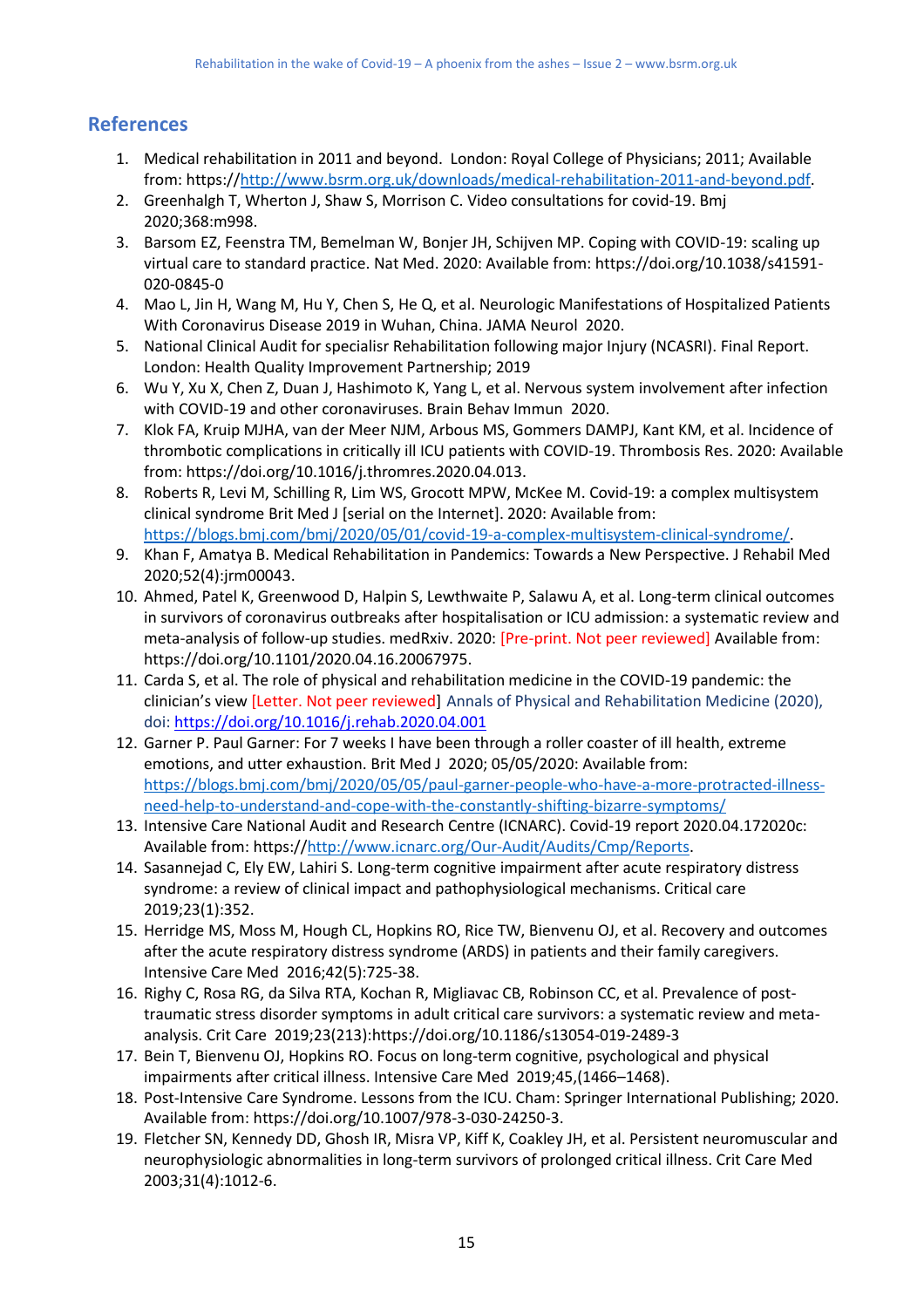- 20. Rehabilitation after critical illness (CG83)2009 (checked 2018): NICE. Available from: https:/[/http://www.nice.org.uk/guidance/cg83/evidence/full-guideline-pdf-242292349.](http://www.nice.org.uk/guidance/cg83/evidence/full-guideline-pdf-242292349)
- 21. Guidance for the provision of intensive care services (Edition 2)2019: Faculty of Intensive Care Medicine. London. Available from: https:/[/http://www.ficm.ac.uk/sites/default/files/gpics-v2.pdf.](http://www.ficm.ac.uk/sites/default/files/gpics-v2.pdf)
- 22. Report of an ad-hoc international task force to develop an expert-based opinion on early and shortterm rehabilitative interventions (after the acute hospital setting) in covid-19 Survivors. (Co-chairs: Spruit MA, Holland AE, Singh SJ, Troosters T.) 2020: Available from: https:/[/http://www.ersnet.org/covid-19-blog/covid-19-and-rehabilitation](http://www.ersnet.org/covid-19-blog/covid-19-and-rehabilitation)
- 23. Wade DT. Rehabilitation a new approach. Part two: the underlying theories. Clin Rehabil 2015;29:1145-54.
- 24. Wade DT. What is Rehabilitation? An empirical investigation leading to an evidence-based description. Clin Rehabil. 2020: Available from: https://journals.sagepub.com/doi/full/10.1177/0269215520905112.
- 25. NHS Standard Contract for Specialist Rehabilitation for Patients with Highly Complex Needs ( all ages): D02. London2013 [cited 2014]; Available from[: http://www.england.nhs.uk/wp](http://www.england.nhs.uk/wp-content/uploads/2014/04/d02-rehab-pat-high-needs-0414.pdf)[content/uploads/2014/04/d02-rehab-pat-high-needs-0414.pdf.](http://www.england.nhs.uk/wp-content/uploads/2014/04/d02-rehab-pat-high-needs-0414.pdf)
- 26. Specialist neuro-rehabilitation services: providing for patients with complex rehabilitation needs. London: British Society of Rehabilitation Medicine (2010). Updated 2015.
- 27. Rehabilitation for patients in the acute care pathway following severe disabling illness or injury: BSRM core standards for specialist rehabilitation. London: British Society of Rehabilitation Medicine 2014.
- 28. Turner-Stokes L, Pick A, Nair A, Disler PB, Wade DT. Multi-disciplinary rehabilitation for acquired brain injury in adults of working age. Cochrane Database Syst Rev 2015(12):CD004170.
- 29. Turner-Stokes L, Bavikatte G, Williams H, Bill A, Sephton K. Cost-efficiency of specialist hyperacute inpatient rehabilitation services for medically unstable patients with complex rehabilitation needs: a prospective cohort analysis. BMJ Open 2016;6(9):e012112.
- 30. Turner-Stokes L, Dzingina M, Shavelle R, Bill A, Williams H, Sephton K. Estimated Life-Time Savings in the Cost of Ongoing Care Following Specialist Rehabilitation for Severe Traumatic Brain Injury in the United Kingdom. J Head Trauma Rehabil 2019.
- 31. Turner-Stokes L, Williams H, Bill A, Bassett P, Sephton K. Cost-efficiency of specialist inpatient rehabilitation for working-aged adults with complex neurological disabilities: a multicentre cohort analysis of a national clinical data set. BMJ Open 2016;6(2):e010238.
- 32. NHS Standard Contract for Major Trauma service ( all ages). D15/S/a. London2013 [cited 2014]; Available from: https:/[/http://www.england.nhs.uk/wp-content/uploads/2014/04/d15-major](http://www.england.nhs.uk/wp-content/uploads/2014/04/d15-major-trauma-0414.pdf)[trauma-0414.pdf.](http://www.england.nhs.uk/wp-content/uploads/2014/04/d15-major-trauma-0414.pdf)
- 33. UKROC: UK Rehabilitation Outcomes Collaborative. London 2010; Available from: https:/[/http://www.kcl.ac.uk/nursing/departments/cicelysaunders/research/studies/uk](http://www.kcl.ac.uk/nursing/departments/cicelysaunders/research/studies/uk-roc/index.aspx)[roc/index.aspx.](http://www.kcl.ac.uk/nursing/departments/cicelysaunders/research/studies/uk-roc/index.aspx)

### **Acknowledgements**

We would like to thank the following members of the BSRM Executive Committee (1) and Research & Clinical Standards Sub-committee (2) for their assistance in reviewing drafts and providing helpful feedback and comment:

Dr Judith Allanson<sup>1,2</sup>, Dr Ganesh Bavikatte<sup>1</sup>, Dr Rachel Botell<sup>1</sup>, Dr John Burn<sup>1</sup>, Prof Aine Carroll<sup>2</sup>, Dr Nicky Chater<sup>1</sup>, Dr Moheb Gaid<sup>1</sup>, Dr Shigong Guo<sup>1,2</sup>, Dr Ram Hariharan<sup>1</sup>, Dr Julian Harriss<sup>1</sup>, Dr Caroline Hutchings<sup>1</sup>, Dr Ruth Kent<sup>1,2</sup>, Dr Emer McGilloway<sup>1</sup>, Dr Meenakshi Nayar<sup>1,2</sup>, Prof Diane Playford<sup>2</sup>, Dr Naweed Sattar<sup>1</sup>, Dr Manoj Sivan<sup>1</sup>, Dr Aneetha Skinner<sup>1, 2</sup> and Dr Elizabeth Stoppard<sup>1,2</sup>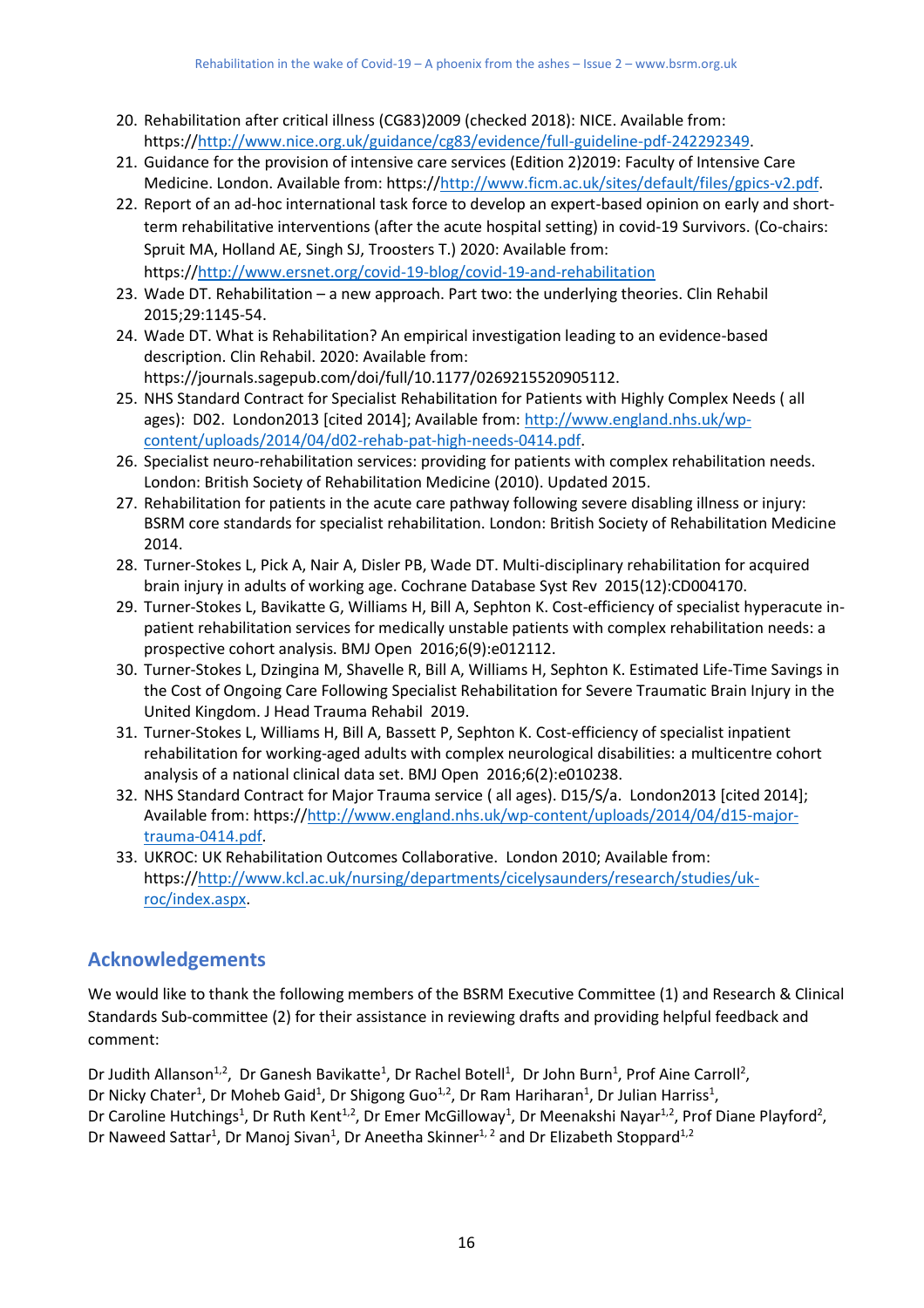# **Appendix 1: Proposed UKROC minimum dataset and RP during COVID Crisis**

| Unit           |     | <b>CCG</b>      |                         |
|----------------|-----|-----------------|-------------------------|
| <b>Pt Name</b> |     | Date referred   | $\ldots$ / $\ldots$ /20 |
| <b>DoB</b>     | / / | Date admitted   | $\ldots$ / $\ldots$ /20 |
| <b>NHS No</b>  |     | Date discharged | $\ldots$ / $\ldots$ /20 |

| <b>Diagnostic category</b>        | Sub-category           | <b>Admitted from</b>      | Programme type                  |  |  |  |
|-----------------------------------|------------------------|---------------------------|---------------------------------|--|--|--|
| <b>Neurological</b>               | Vascular (stroke)<br>□ | <b>Tertiary</b>           | Assessment only<br>□            |  |  |  |
| <b>Acquired Brain Injury</b><br>□ | Trauma<br>П            | Major Trauma<br>⊐         | Active rehabilitation           |  |  |  |
| Spinal Cord Injury<br>$\Box$      | Inflammatory<br>$\Box$ | Stroke Unit<br>□          | Disability management<br>$\Box$ |  |  |  |
| Peripheral nerve injury<br>□      | ⊓<br>Anoxic            | <b>Neurosciences</b><br>⊓ | PDOC programme                  |  |  |  |
| Progressive disease<br>□          |                        | Secondary:                | Rapid triage and discharge<br>ш |  |  |  |
| Non-neurological                  | Toxic<br>П             | Acute DGH<br>П            | planning                        |  |  |  |
| Complex MSK<br>П                  | Degenerative<br>П      | Other Rehab unit<br>⊓     | Other:                          |  |  |  |
| Limb-loss<br>П                    | Tumour<br>H            | <b>Primary care</b>       |                                 |  |  |  |
| Functional<br>П                   | Other:<br>ш            | Community/home<br>□       |                                 |  |  |  |
| Other:                            |                        | Other:<br>n.              |                                 |  |  |  |

| Rehab Complexity Score (RCS-E v14 - non trauma) |                  | Category of needs |           | <b>UKROC Discharge destination</b> |                                 |  |
|-------------------------------------------------|------------------|-------------------|-----------|------------------------------------|---------------------------------|--|
|                                                 | <b>Admission</b> | <b>Discharge</b>  | Admission | <b>Discharge</b>                   | ┑<br>Home                       |  |
| Care / Risk $(0-4)$                             |                  |                   | ⊓<br>A    | ⊓<br>A                             | Temporary accommodation<br>□    |  |
| Nursing $(0-4)$                                 |                  |                   | B<br>П    | П<br>-B                            | Nursing / residential home<br>□ |  |
| Medical (0-6)                                   |                  |                   | □         | ⊓                                  | Acute Hospital<br>П             |  |
| Therapy Disciplines (0-4)                       |                  |                   | D         | ⊓<br>D                             | Other rehabilitation<br>┓       |  |
|                                                 |                  |                   |           |                                    | Overseas<br>J.                  |  |
| Therapy Intensity (0-4)                         |                  |                   |           |                                    | Other<br>۰                      |  |
| Equipment (0-3)                                 |                  |                   |           |                                    |                                 |  |

# **Rehabilitation Prescription**

| Does the patient have COMPLEX on-going clinical needs for rehabilitation?<br>$\Box$ No<br>$\Box$ Yes |                                                                                                                                                                                                                                                                                                                                                                                                                                                                       |                                           |                                                                                                                                                                                                                                                                                                                                   |                                                                  |                                                                                                                                                                                                                                                                                                                                       |  |  |  |
|------------------------------------------------------------------------------------------------------|-----------------------------------------------------------------------------------------------------------------------------------------------------------------------------------------------------------------------------------------------------------------------------------------------------------------------------------------------------------------------------------------------------------------------------------------------------------------------|-------------------------------------------|-----------------------------------------------------------------------------------------------------------------------------------------------------------------------------------------------------------------------------------------------------------------------------------------------------------------------------------|------------------------------------------------------------------|---------------------------------------------------------------------------------------------------------------------------------------------------------------------------------------------------------------------------------------------------------------------------------------------------------------------------------------|--|--|--|
|                                                                                                      | (If yes please tick all that apply)                                                                                                                                                                                                                                                                                                                                                                                                                                   |                                           |                                                                                                                                                                                                                                                                                                                                   |                                                                  |                                                                                                                                                                                                                                                                                                                                       |  |  |  |
|                                                                                                      | <b>Complex Physical eg</b>                                                                                                                                                                                                                                                                                                                                                                                                                                            | <b>Complex Cognitive / Mood eg</b>        |                                                                                                                                                                                                                                                                                                                                   |                                                                  | <b>Complex Psychosocial eg</b>                                                                                                                                                                                                                                                                                                        |  |  |  |
| □<br>□<br>□<br>□<br>□<br>□<br>□<br>□<br>◘<br>◘<br>□                                                  | Complex neuro-rehabilitation<br>Prolonged Disorder of Consciousness<br>Tracheostomy weaning<br>Ventilatory support<br>Complex nutrition / swallowing issues<br>Profound disability / neuro-palliative<br>rehabilitation<br>Neuro-psychiatric rehab<br>Post ICU syndrome<br>Complex MSK management<br>Complex amputee rehabilitation needs<br>Re-conditioning / cardiopulmonary<br>rehab<br>Complex pain rehabilitation<br>Specialist bespoke equipment needs<br>Other | Ω<br>□<br>$\Box$<br>П<br>□<br>□<br>П<br>П | Complex communication<br>support<br>Cognitive<br>assessment/management<br><b>Challenging Behaviour</b><br>management<br><b>Mental Health difficulties</b><br>Pre-injury<br>$\circ$<br>Post injury<br>$\circ$<br>Mood evaluation / psychological<br>support<br>Major family distress / support<br>Emotional load on staff<br>Other | Ω<br>$\circ$<br>$\circ$<br>$\circ$<br>□<br>Ω<br>$\Box$<br>□<br>П | Complex discharge planning eg<br>Housing / placement issues<br>Major financial issues<br>Uncertain immigration status<br>Drugs/alcohol misuse<br>Complex medicolegal issues<br>(Best interests decisions,<br>safeguarding, DOLS, litigation)<br>Educational<br>Vocational /job role requiring<br>specialist vocational rehab<br>Other |  |  |  |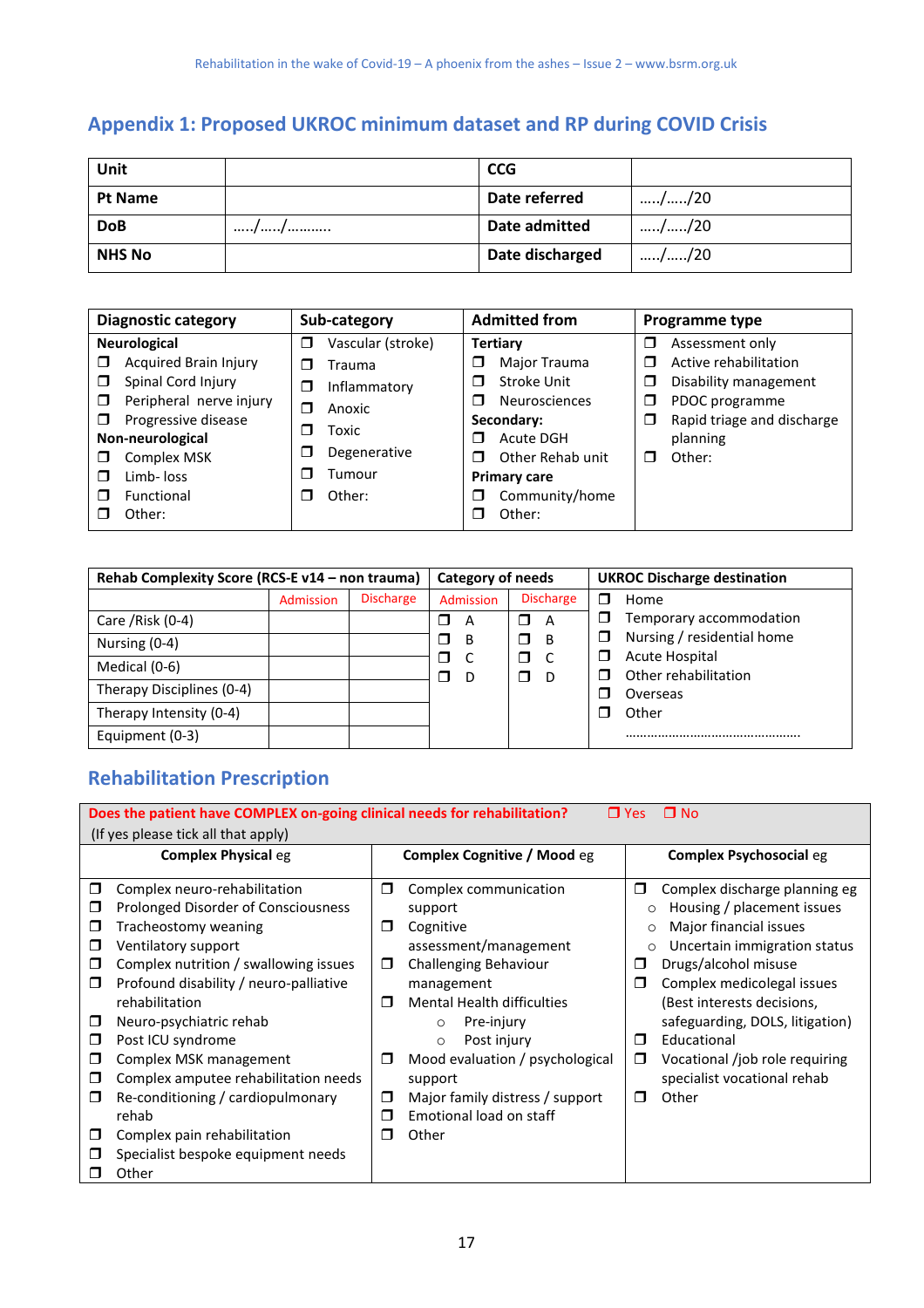| $\Box$ No<br>Are they being transferred to the appropriate facility?<br>$\Box$ Yes<br>(IPlease tick all that apply)                                                                                                                                                                                                                                                                                                                                                                                                                                                                                 |                                                                                                                                                                                                                                                                                                                                                                                                                                                                                                                                                  |                                                                                                                                                                                                                                                                               |  |  |  |  |  |
|-----------------------------------------------------------------------------------------------------------------------------------------------------------------------------------------------------------------------------------------------------------------------------------------------------------------------------------------------------------------------------------------------------------------------------------------------------------------------------------------------------------------------------------------------------------------------------------------------------|--------------------------------------------------------------------------------------------------------------------------------------------------------------------------------------------------------------------------------------------------------------------------------------------------------------------------------------------------------------------------------------------------------------------------------------------------------------------------------------------------------------------------------------------------|-------------------------------------------------------------------------------------------------------------------------------------------------------------------------------------------------------------------------------------------------------------------------------|--|--|--|--|--|
| What is the pts' rehabilitation need                                                                                                                                                                                                                                                                                                                                                                                                                                                                                                                                                                | What is the pts' destination                                                                                                                                                                                                                                                                                                                                                                                                                                                                                                                     | What is the reason for variance?                                                                                                                                                                                                                                              |  |  |  |  |  |
| Specialist inpatient rehabilitation<br>◘<br>Category A<br>$\bigcirc$<br>Category B<br>$\circ$<br>Specialist out-patient rehabilitation<br>□<br>Multidisciplinary<br>$\Omega$<br>Single discipline<br>$\circ$<br>Non-specialist inpatient<br>□<br>Category C/D<br>$\circ$<br>Community rehabilitation<br>□<br>Specialist MDT<br>$\Omega$<br><b>Generic MDT</b><br>$\Omega$<br>*NB If the patient is considered to have<br>Category A or B needs, complete the<br><b>Complex Needs Checklist (CNC) below,</b><br>(Or the Patient Categorisation Tool (PCAT)<br>many be completed by an RM consultant) | $\Box$<br>Transferred for ongoing<br>medical/surgical needs<br>Local hospital<br>$\Box$<br>Without specialist<br>$\circ$<br>rehab<br>Awaiting specialist<br>$\circ$<br>rehab<br>Other in-pt rehabilitation than<br>□<br>that recommended in the RP<br>Own home<br>⊓<br>Without rehabilitation<br>$\Omega$<br>With rehabilitation<br>$\circ$<br>Nursing home<br>$\Box$<br>Specialist NH / Slow-<br>$\circ$<br>stream rehab<br>Other residential<br>$\Omega$<br>Mental health unit without<br>$\Box$<br>physical rehabilitation<br>Other<br>$\Box$ | $\Box$<br>Service exists but access is<br>delayed<br>Service des not exist<br>$\Box$<br>$\Box$<br>Service exists but funding is<br>refused<br>Patient ' carer declined<br>$\Box$<br>$\Box$<br>Ongoing medical / surgical<br>needs requiring rehabilitation<br>at a later date |  |  |  |  |  |
| <b>Covid status:</b><br>$\Box$ Don't know<br>$\Box$ Positive<br>$\Box$ Negative                                                                                                                                                                                                                                                                                                                                                                                                                                                                                                                     |                                                                                                                                                                                                                                                                                                                                                                                                                                                                                                                                                  |                                                                                                                                                                                                                                                                               |  |  |  |  |  |
| Is a review planned for when things settle down?<br>$\Box$ Don't know<br>$\Box$ Yes<br>$\square$ No                                                                                                                                                                                                                                                                                                                                                                                                                                                                                                 |                                                                                                                                                                                                                                                                                                                                                                                                                                                                                                                                                  |                                                                                                                                                                                                                                                                               |  |  |  |  |  |

# **Complex needs checklist** (Complete if the patient is thought to have category A or B needs)

| <b>Specialist</b><br>Checklist of needs that are likely to require specialist rehabilitation (tick any that apply)<br>needs?<br>(Examples) |        |                                                                                       |        |     |  |
|--------------------------------------------------------------------------------------------------------------------------------------------|--------|---------------------------------------------------------------------------------------|--------|-----|--|
| Specialist rehab medical (RM)                                                                                                              | $\Box$ | On-going specialist investigation/intervention                                        | $\Box$ | Yes |  |
| or neuropsychiatric needs                                                                                                                  | $\Box$ | Complex / unstable medical/surgical condition                                         | $\Box$ | No  |  |
|                                                                                                                                            | $\Box$ | Complex psychiatric needs                                                             |        |     |  |
|                                                                                                                                            | Ο      | Risk management or Treatment under section of the MHA                                 |        |     |  |
| <b>Specialist rehabilitation</b>                                                                                                           | $\Box$ | Co-ordinated inter-disciplinary input                                                 | $\Box$ | Yes |  |
| environment                                                                                                                                | $\Box$ | Structured 24 hour rehabilitation environment                                         | П      | No  |  |
|                                                                                                                                            | $\Box$ | Highly specialist therapy /rehab nursing skills                                       |        |     |  |
| <b>High intensity</b>                                                                                                                      | $\Box$ | 1:1 supervision                                                                       | $\Box$ | Yes |  |
|                                                                                                                                            | $\Box$ | $\geq$ 4 therapy disciplines required                                                 | П      | No  |  |
|                                                                                                                                            | $\Box$ | High intensive programme (>20 hours per week)                                         |        |     |  |
|                                                                                                                                            | $\Box$ | Length of of rehabilitation $\geq$ 3 months                                           |        |     |  |
| <b>Specialist Vocational Rehab</b>                                                                                                         | $\Box$ | <b>Specialist vocational assessment</b>                                               | $\Box$ | Yes |  |
|                                                                                                                                            | α      | Multi-agency vocational support (for return to work /re-training /work<br>withdrawal) | $\Box$ | No  |  |
|                                                                                                                                            | $\Box$ | Complex support for other roles (eg single parenting)                                 |        |     |  |
| <b>Medico-legal issues</b>                                                                                                                 | $\Box$ | Complex mental capacity / consent issues                                              | $\Box$ | Yes |  |
|                                                                                                                                            | $\Box$ | <b>Complex Best interests decisions</b>                                               | ⊓      | No  |  |
|                                                                                                                                            |        | DoLs / PoVA applications                                                              |        |     |  |
|                                                                                                                                            | $\Box$ | <b>Litigation issues</b>                                                              |        |     |  |
| Specialist facilities /                                                                                                                    | $\Box$ | Customised / bespoke personal equipment needs                                         | $\Box$ | Yes |  |
| equipment needs                                                                                                                            |        | (eg Electronic assistance technology, communication aid, customised                   | $\Box$ | No  |  |
|                                                                                                                                            |        | seating, bespoke prosthetics/orthotics)                                               |        |     |  |
| $\Box$                                                                                                                                     |        | <b>Specialist rehabilitation facilities</b>                                           |        |     |  |
|                                                                                                                                            |        | (eg treadmill training, computers, FES, Hydrotherapy etc)                             |        |     |  |